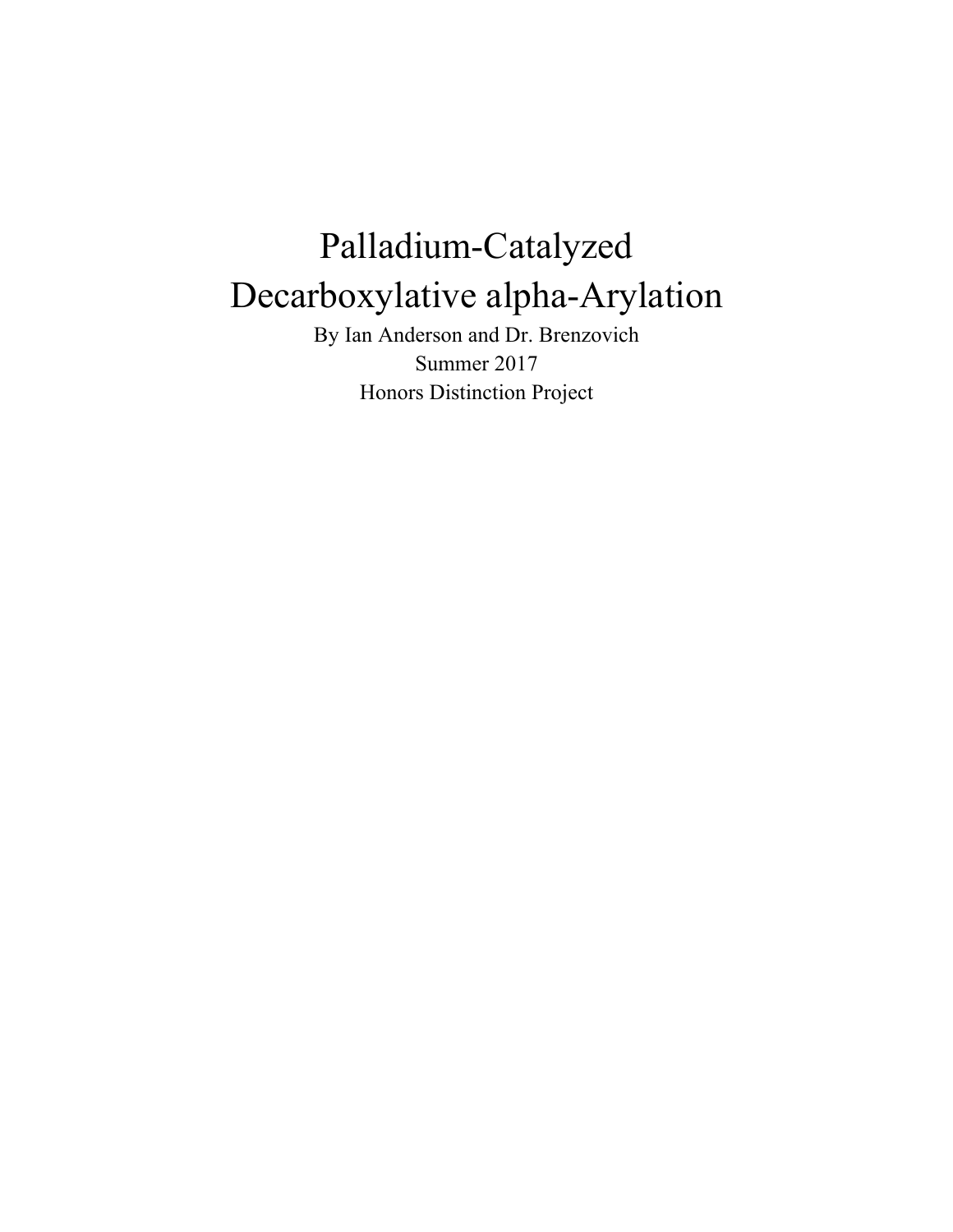#### Abstract

The original goal of this project was to further investigate the utility of palladiumcatalyzed decarboxylative  $\alpha$ -arylation reactions with new starting materials, mainly phosphonates, sulfones, and sulfoxides. Additionally, we intended to further perfect the existing reaction with esters and conduct kinetic trials of the esters' decarboxylation. Work was done using standard undergraduate-level synthetic organic lab techniques. Data was primarily analyzed by using NMR spectroscopy and Gas Chromatography. Phosphonates and Sulfoxides did not react in significant yields. Sulfones underwent decarboxylation but did not couple to palladium in significant yields. Data was collected on ester decarboxylation kinetics in relation to the addition of zinc catalyst and the data was inconsistent. Future work will likely be in an entirely different direction than decarboxylative reactions.

# Introduction

In organic chemistry, the controlled formation of carbon-carbon bonds is very important because it allows us to make complex structures that are biologically or pharmacologically significant. While there are many ways to make carbon-carbon bonds, they all have their limitations and drawbacks. For example one way of making carbon-carbon bonds relies on nucleophilic attacks on a highly electrophilic carbonyl. However, simple nucleophiles and electrophiles are not the only way of making carbon-carbon bonds and are in fact limited in what they can accomplish.

One of the most powerful ways of making carbon-carbon bonds is by using organometallic reagents. Ninety one elements on the periodic table are metals, and the transition metals have proven to be particularly useful in organic synthesis. Some of the earliest metals used in organic synthesis, magnesium and lithium, were used to make carbon nucleophiles for attacking carbonyls. Organomagnesium compounds are called Grignard reagents and are formed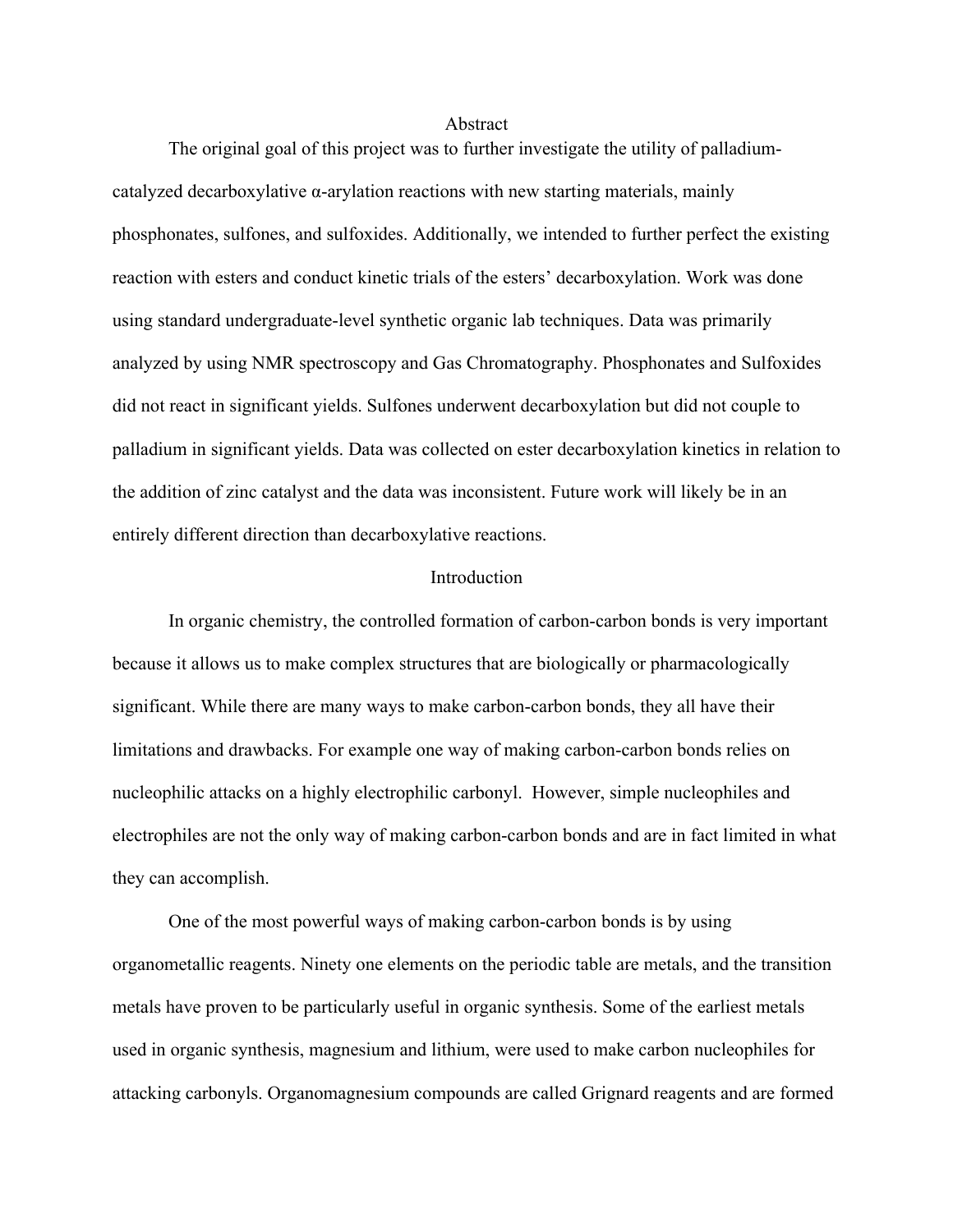by inserting into a carbon-halogen bond this carbon anion which can then attack an electrophile like a carbonyl or open an epoxide. However, for more complex target molecules, a more nuanced and versatile reaction may be required. One of the main drawbacks of using Grignard reagents is that any acidic protons or water will react with an destroy the Grignard. To solve this problem organic chemists have made useful catalysts out of the transition metals and the unstable magnesium reagents are less often used because of their limited adaptability.(1) One of the most versatile, useful, and adaptable metals in the synthetic toolbox is palladium. Dozens of different methods have been devised using palladium as a catalyst for organic synthesis and thousands of important synthesis have been accomplished due in large part to the utility of palladium as a way of making carbon-carbon bonds.

Making carbon-carbon bonds with an aromatic ring is different than making bonds with a non-aromatic system and requires more extreme reagents than most organic reactions with aliphatic compounds. Two common ways of making carbon-carbon bonds between aromatic and non aromatic organic molecules are Friedel-Crafts and Grignard reactions. Friedel-Crafts reactions involve the use (7) F-C reactions work by using aluminium metal and a halogen to create a positive charge on a carbon atom, the cation can then add to the aromatic ring to form a sigma complex and eliminate a proton. Both Grignards and Friedel-Crafts require some kind of metal to form carbon-carbon bonds Grignards use magnesium and F-C use aluminum.(7) Sometimes however, a milder approach is required. There are, however, limitations on these reactions chemo and stereoselectivity, importantly for us none of these methods can put a ring in the alpha position to a carbonyl. Aromaticity means that they have a stable ring of p orbitals and breaking the p orbitals is highly unfavored. It should be noted that Sn1 and Sn2 reactions, some of the most basic reaction is organic chemistry, do not work on aromatic rings because the atoms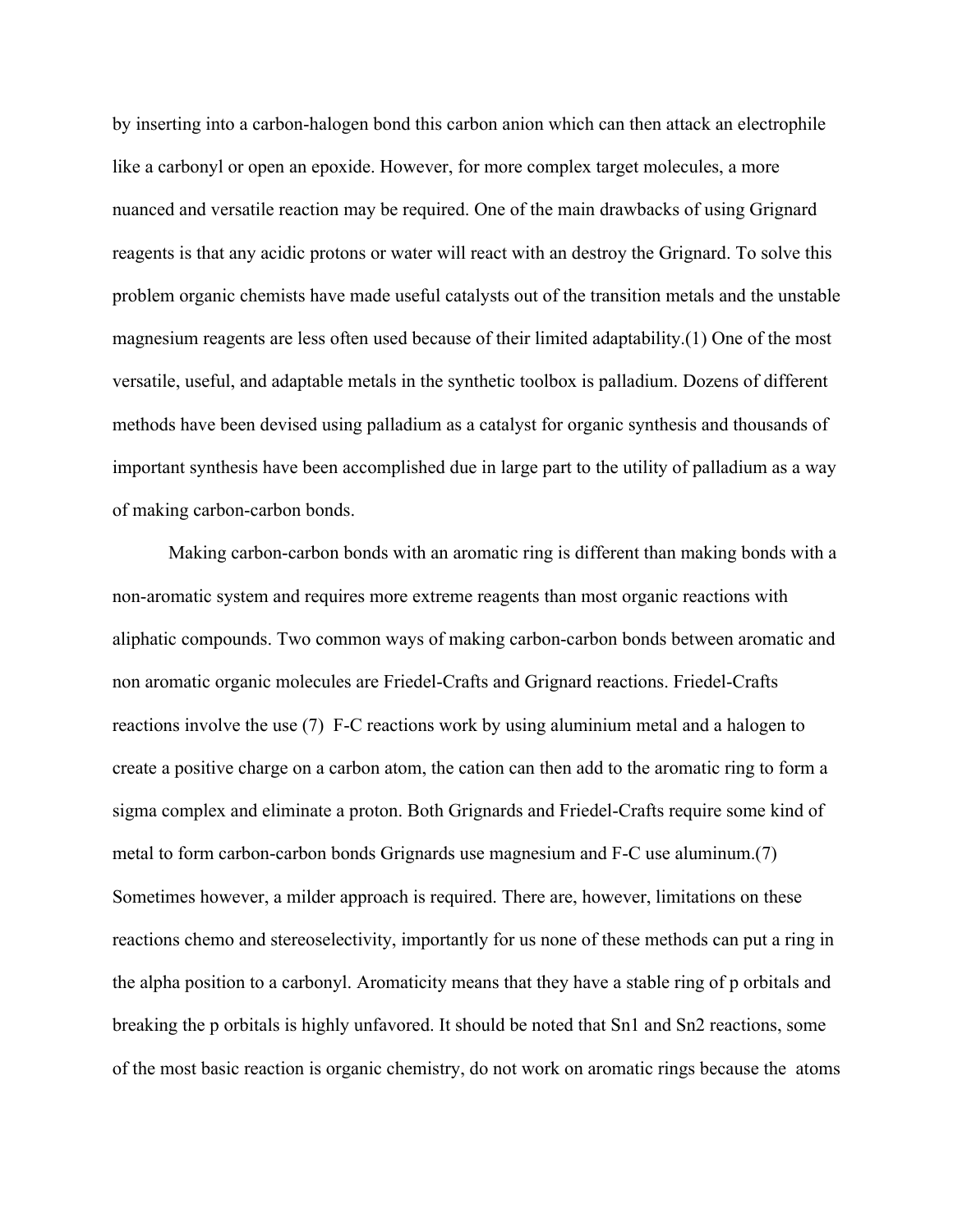in the ring are  $sp<sup>2</sup>$  hybridized. Because aromaticity is so stable such strong reagents are needed to make these bonds. Palladium coupling can also be used to make carbon-carbon bonds with aromatic rings. The first Suzuki couplings were done with aromatic rings and actually bonded two aromatic rings together.

Palladium coupling works through a fairly straightforward mechanism. There are three basic steps: oxidative addition, transmetallation, and reductive elimination. (scheme 01) Oxidative addition is when palladium adds to a carbon-halogen bond, in a similar fashion to how Grignards are made, and is oxidized from  $Pd^0$  to  $Pd^{2+}$ , because of palladium's d orbitals it can and do this relatively easily. Transmetallation is the step in which a carbon-metal species complexes with the carbon-palladium-halogen and the non-palladium metal swaps places with the halogen and is then removed as a salt leaving a carbon-palladium-carbon complex. The final step, reductive elimination, is when the palladium leaves the carbon-palladium-carbon complex and is reduced from  $Pd^{2+}$  back to  $Pd^0$  and can catalyze further couplings leaving a carbon-carbon bond, the desired product. Most changes in palladium coupling reactions come from changes to the transmetalation step. (2)

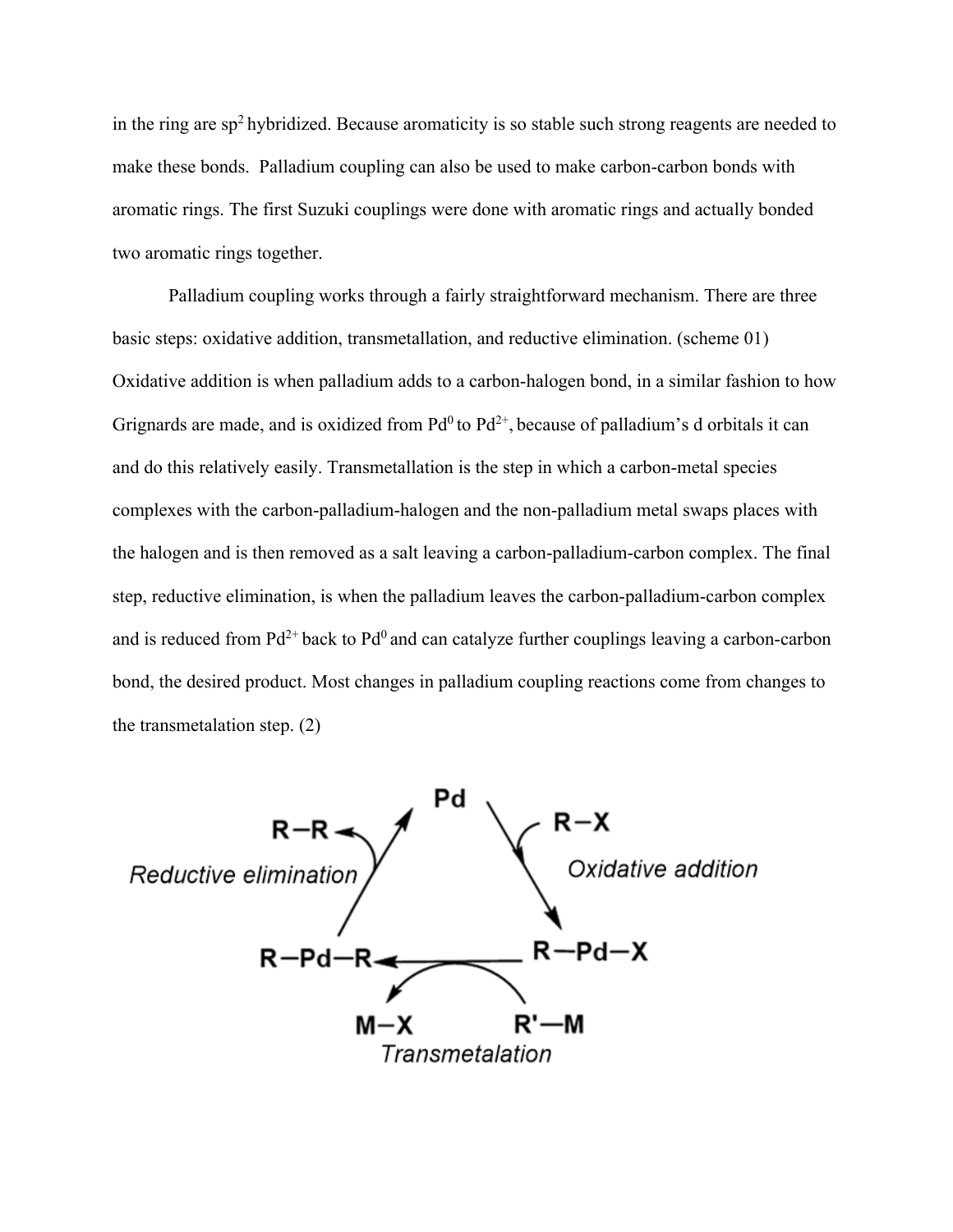(Scheme 01)

Palladium reactions in organic synthesis are so important that the 2010 Nobel prize in chemistry was given for work with palladium coupling. The recipients Akira Suzuki, Ei-ichi Negishi, and Richard F Heck all developed ways of palladium coupling by altering the basic mechanism. Suzuki coupling uses organoboranes to transmetalate in the presence of base, similar to hydroboration, with vinyl and aryl halides and later alkyl groups. Negishi coupling uses zinc in place of the less adaptable magnesium and lithium reagents for transmetalation. The Heck coupling uses olefins, double bonds, and can alkylate or arylate them. Heck was also the first to demonstrate that palladium could be used catalytically for coupling purposes. (1)



(Figure 01) Pd coupling methods

Heck coupling involves the oxidative addition to an R group which can be aryl, alkyl, or vinyl and the palladium-carbon bond complexing to an olefin. The R group of the palladium will then rearrange to the olefin and go through a process called beta-hydride elimination to make a carbon-carbon bond and go back to an olefin double bond. The Heck reaction does not go through a transmetalation step. Other variations on palladium coupling are Stille coupling and Kumada coupling. Stille coupling uses organotin reagents that are highly toxic. Kumada coupling uses grignard reagents.

Palladium coupling had been used in many important synthesis since its inception in the 1960s. One of the most important synthesis that used palladium coupling was the synthesis of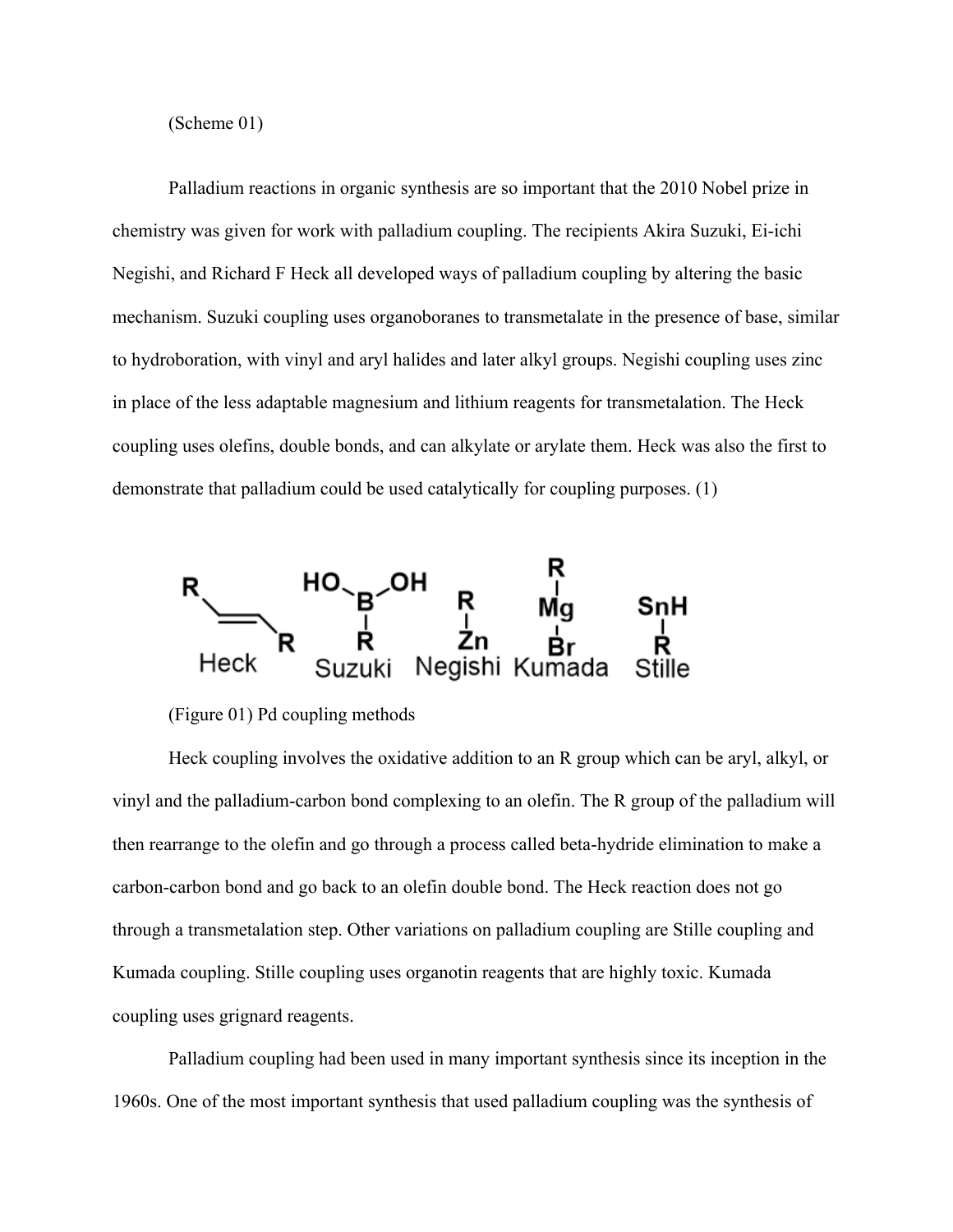taxol, and important chemotherapy drug, as well as a possible way of making morphine. Heck coupling has also been employed in making various steroids, the lethal cytotoxin strychnine, and other chemotherapy drugs. Naproxen, an NSAID drug and Singulair an anti asthma medication are more examples of the utility and historical importance of Heck palladium coupling reactions. (1)

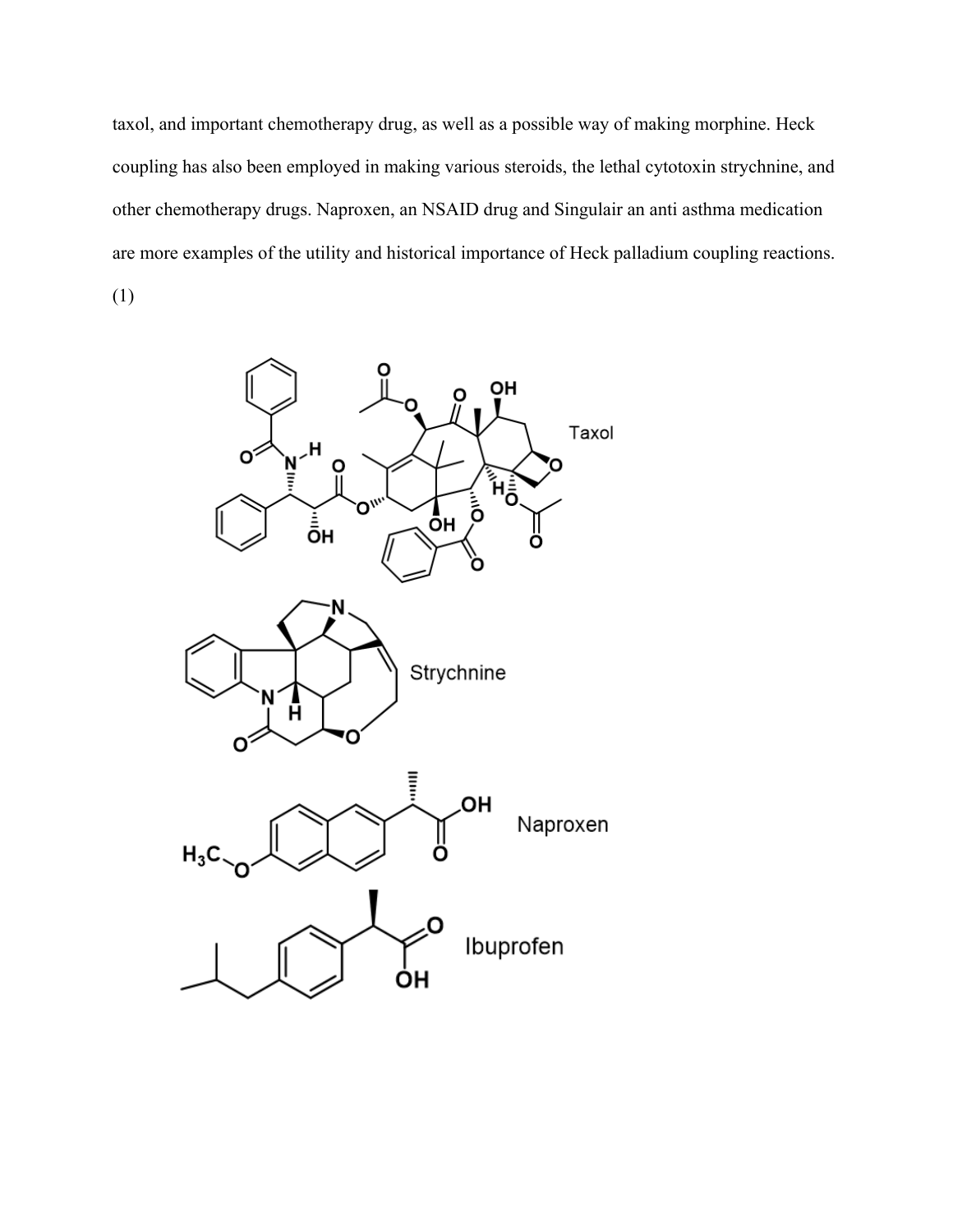

(Figure 02-07) Example molecules

Suzuki and Negishi coupling reactions have been used to make countless biologically interesting molecules. Negishi coupling was employed in the making of Pumiliotoxin A, found in the skin of some frogs. Suzuki couplings were used in the synthesis of the alkaloid dragamacidin F. Countless other synthesis of important pharmaceuticals and biologically active compounds have been achieved with the countless variations of palladium coupling. Palladium coupling has dramatically changed the science of organic synthesis and its usefulness and utility is still being explored and exploited in many fields of organic chemistry. (1)

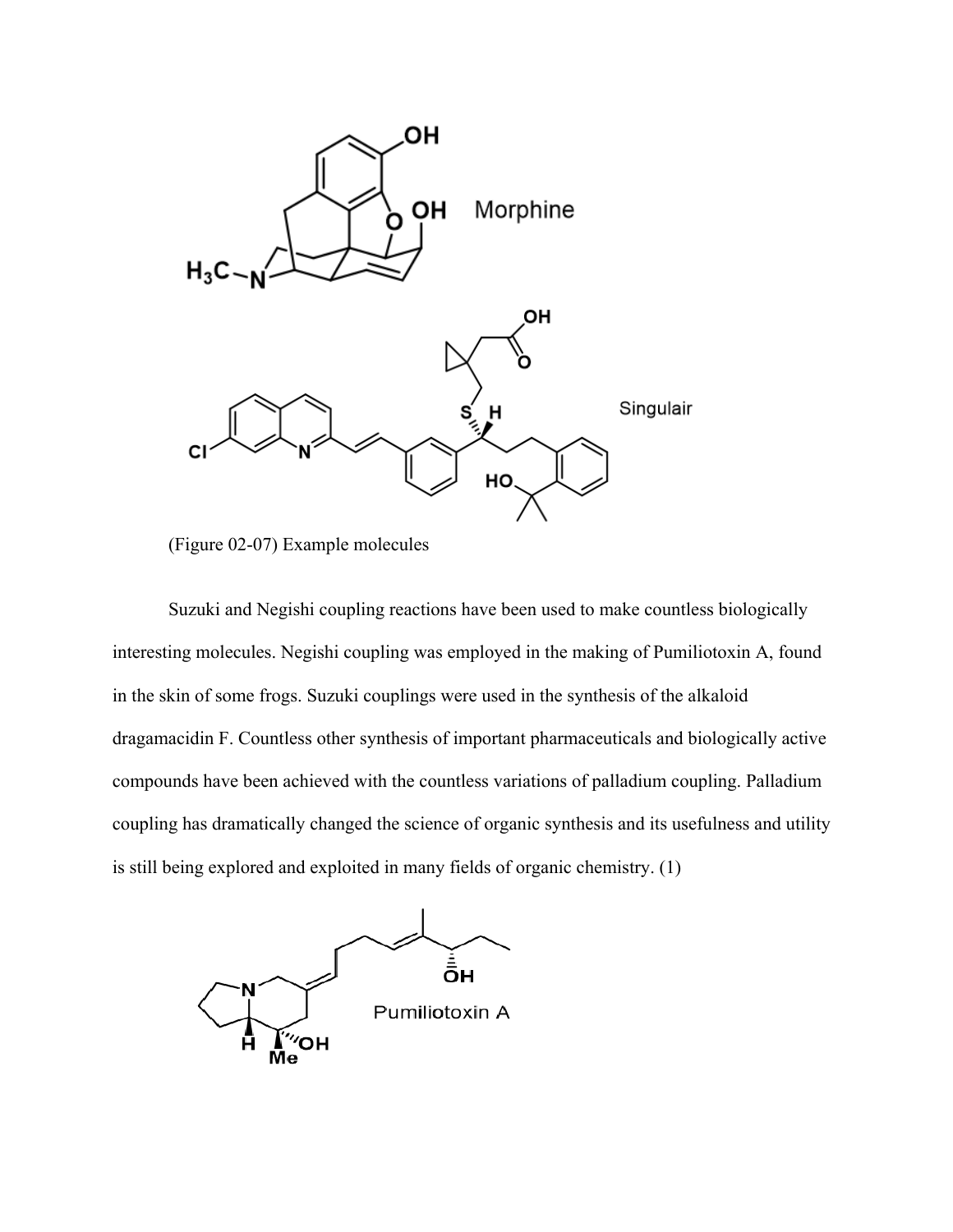

(Figure 08, 09) Example molecules

Aromatic rings in the alpha position to a carbonyl is an important structure in many medications and biologically important compounds. For example the NSAID drugs naproxen and ibuprofen both have aromatic functional groups in the alpha position to a carboxylic acid. The antihistamine drug Allegra (fexofenadine hydrochloride) and countless other molecules share this structure.(3) However, creating this structure in the lab has proved somewhat challenging. While there are other established synthesis for ibuprofen the drug naproxen has been made using palladium coupling. Other biologically or pharmacologically important molecules that have the alpha to carbonyl structure could potentially be made using palladium couplings. There are numerous variations to the alpha to carbonyl structure such as ketones, aldehydes, amides, and for our studies, esters. A better understand of how these structures can be made synthetically without the use of extreme reagents would be very valuable to synthetic chemists.

Alpha-arylation with palladium coupling is potentially a far better way of making alphaaryl structures under milder conditions. The Hartwig group developed several ways of doing this with zinc enolates. Building on Negishi coupling that uses zinc to transmetalate with palladium the Hartwig group used zinc for this step. However, their synthesis of the zinc enolates and the substrate scope of the methods involved is very interesting from a synthetic standpoint. The existing method utilizes alkali metal enolates which are extremely basic, which limits substrate scope and prevents asymmtertic arylations. Their two different methods of making the zinc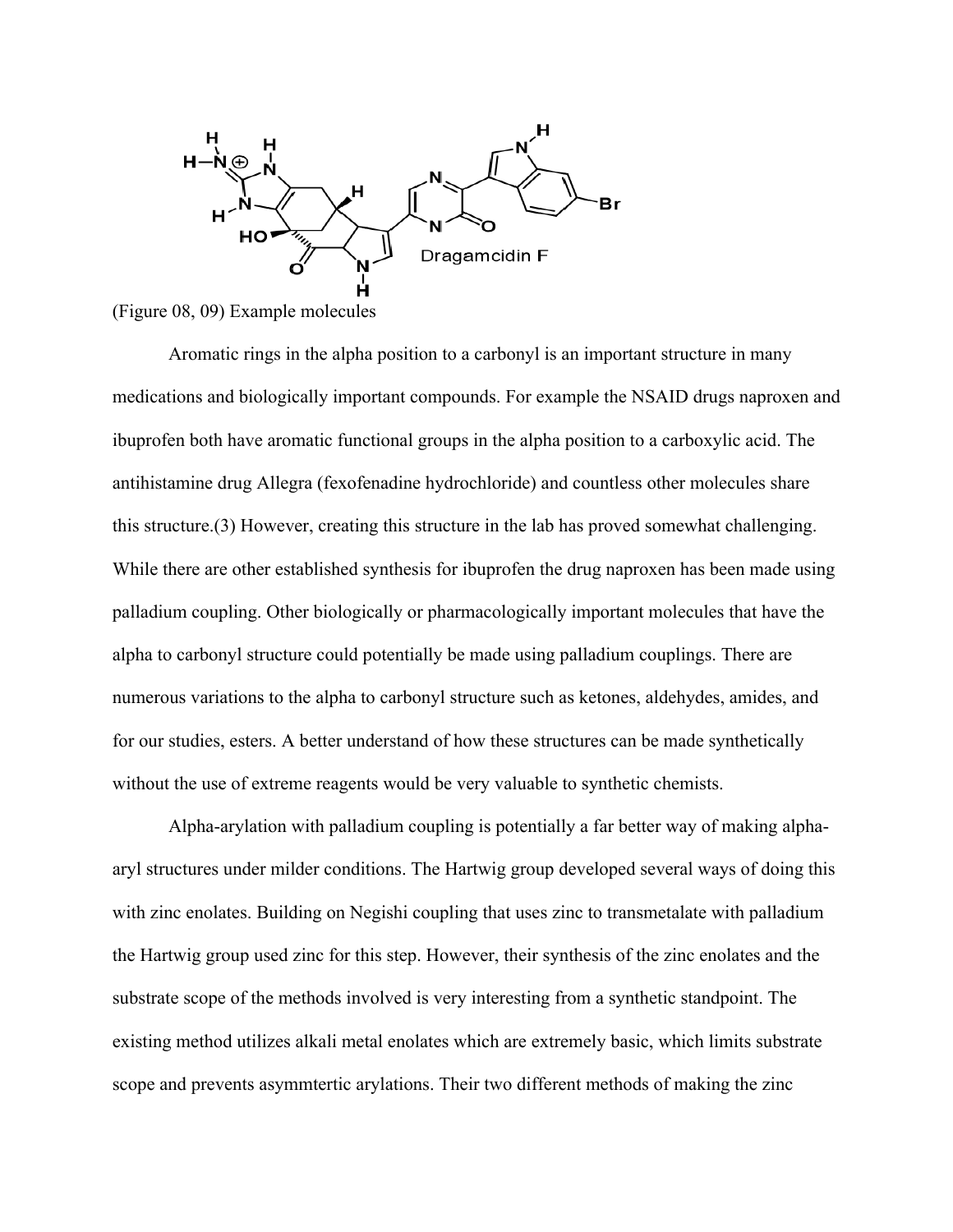enolates were by isolating the zinc enolates and then using them as a separate reactant and by making them in the reaction as it happened. The Hartwig group started by using alpha-halo carbonyl compounds (Reformatsky reagents) and reacting them with zinc to isolate the resulting enolate. The problem with the use of Reformatsky reagents with zinc enolates is that there is a limit to the amount of isolatable Reformatsky reagents that are available.(3) Before Hartwig, there was relatively little success with the alpha-arylation with palladium, requiring stoichiometric quantities and getting relatively low yields. Hartwig goes on to report the successful alpha-arylation of Reformatsky reagents with a number of electronically varied aryl bromides and different noncyclic esters and lactones. Hartwig uses several different ligands combinations and reports the effectiveness of them. (3)

The second method the Hartwig group used to make zinc enolates for alpha-arylation was by generating them *in situ* (in the reaction) by using Reinke activated zinc.(3) Reinke activated zinc is prepared by reduction of zinc powder with lithium metal. The Reinke zinc enolates are generated in situ during the reaction and have a broader substrate scope than the isolated Reformatsky reagents did.(3) This is probably due to the in situ zinc enolates can be made from a wider array of starting esters and tolerate more functional groups.(3)





The Hartwig group's results largely form the basis for our project. We seek an alternative method of generating enolates that can undergo transmetalation and reductive elimination with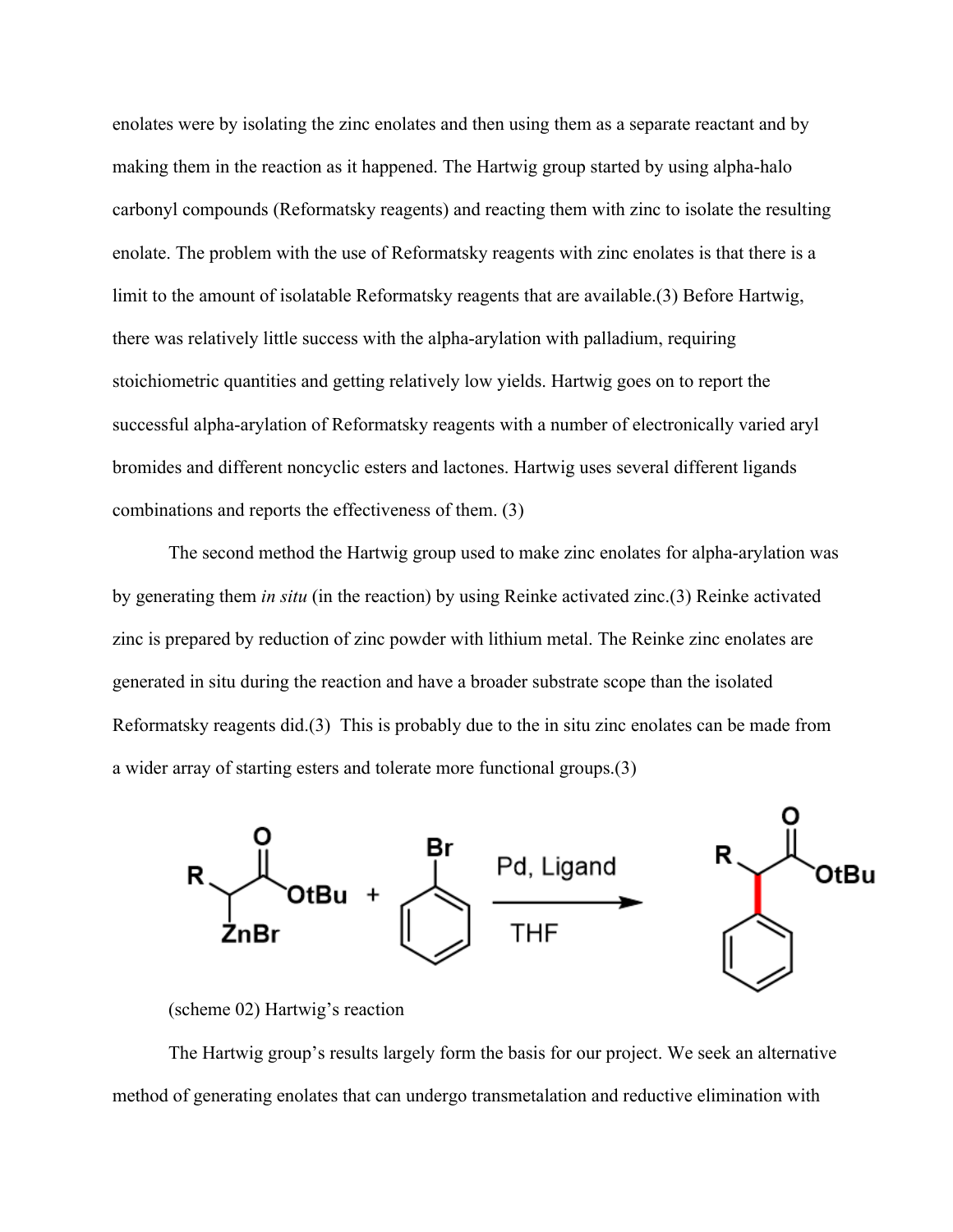palladium. Our project centers on the decarboxylative method of generating enolates and alphaarylating them, based on the work of (4,5,6). Also, we look to examine the effectiveness of zinc in aiding decarboxylation of alkali metal carboxylate salts isolated separately. (7) We also look to expand on the work of (7) in terms of kinetic data for the decarboxylation of malonic acid derivatives.

The decarboxylative method of producing enolates be they zinc or alkali metal enolates has several potential advantages over either Reformatsky reagents or in situ Reinke zinc enolates. Both of Hartwig's methods require a base to generate the enolate and while Hartwig's reaction shows surprising functional group tolerance reducing the basicity needed for the reaction could prove to be an attractive synthetic alternative.



<sup>(</sup>Scheme 03) Reaction cycle

Various malonic acid derivatives have been prepared using methods outlined in (4,5,6). The palladium reaction involves the  $Pd^0$  to  $Pd^{2+}$  coupling cycle as outlined above and that has been used synthetically for decades. Various phosphine ligands, solvents, and palladium sources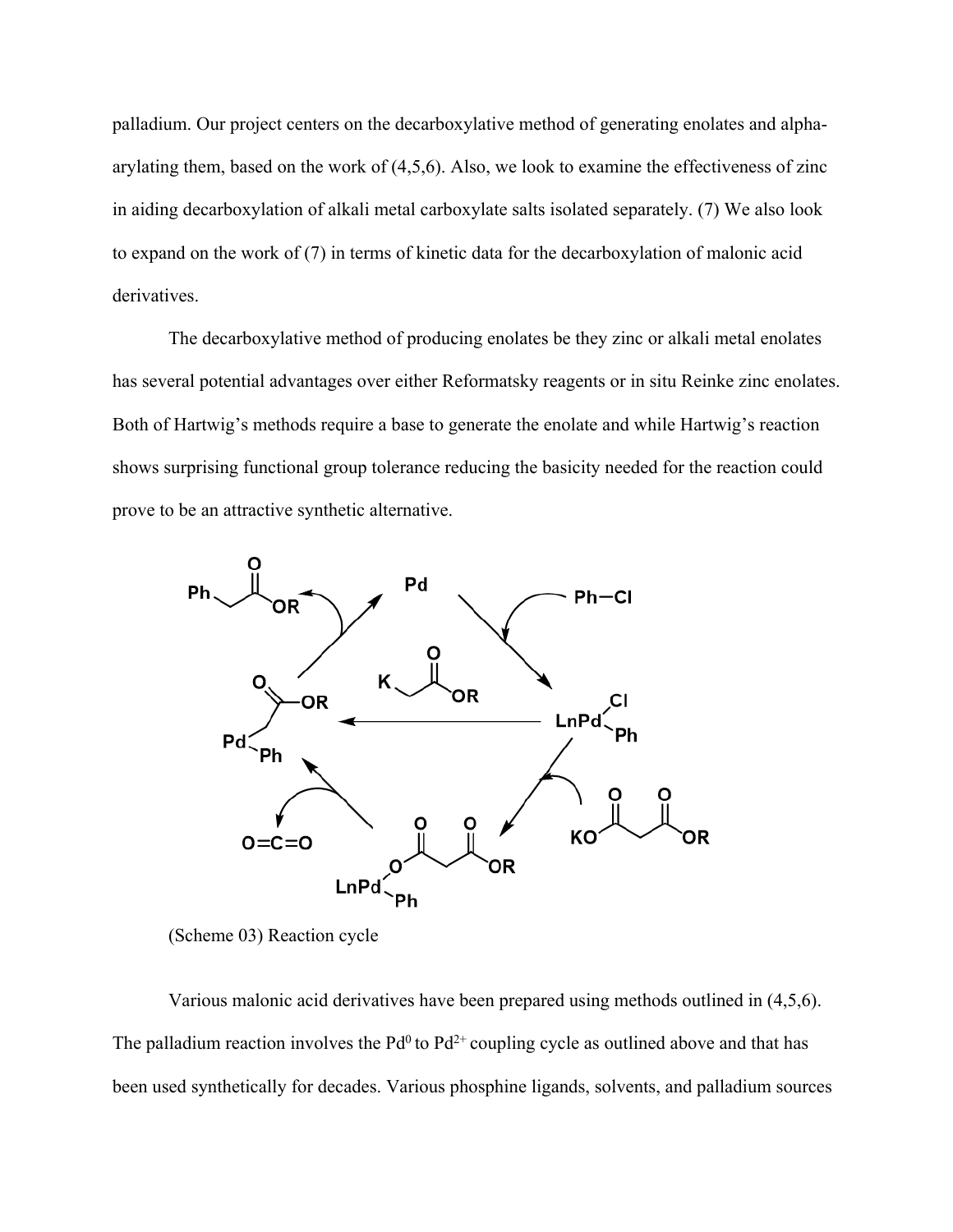have been tested with some success consistent with  $(4,5,6)$ . The overall purpose of the project is to investigate the utility of the decarboxylative process in palladium coupling of malonic acid derivatives and aryl-halides. Expanding on the results of (4,5,6) as well as adding to Hartwig's work we look to test further functional group tolerance, the importance of the halide in the aryl halide, and testing additives such as various zinc complexes and 18 crown 6 to further asses the utility of the decarboxylative process. While the decarboxylative pathway eliminates the need for basic reaction conditions the decarboxylation requires a considerable amount of heat. The amount of heat the decarboxylation requires is interesting because a similar reaction, the Tsuji-Trost reaction, also involves palladium coupling and decarboxylation. However, Tsuji-Trost takes place at room temperature and below. Part of our project is to try and understand why the decarboxylation requires such intense heat and why Tsuji Trost does not.



(Figure 10-12) Malonic acid and example

malonic acid derivatives

The main focus of our project is to try and develop a decarboxylative method for generating alpha aryl compounds, with either alkali metals or zinc, and to lower the amount of heat needed for the decarboxylative method to work. in addition to our work with malonic acid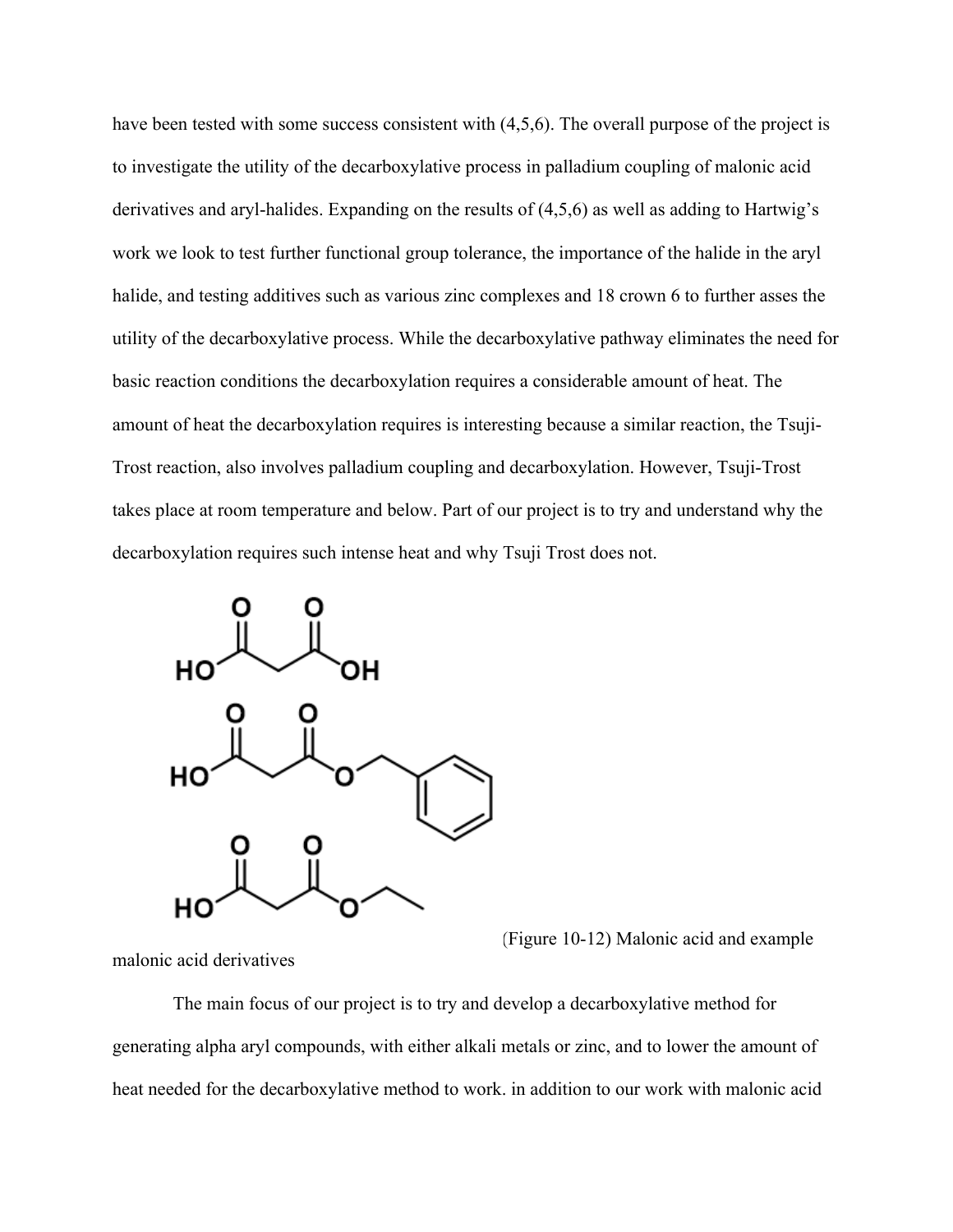derivatives we seek to broaden the substrate scope of the decarboxylative method. We are looking to investigate the palladium reaction with phosphonate and sulfone electron withdrawing groups.

# Results and Discussion

The original intention of the project was to expand on the work of Hartwig, involving palladium-catalyzed decarboxylative alpha-arylation. The main focus of the expansion was to test if phosphonates, sulfones, and sulfoxides would undergo the same decarboxylative coupling as the nitriles and esters in an effort to further moderate the reaction conditions of the Hartwig reaction.

We successfully synthesized and characterized the phosphonate and ran the palladium reaction with it. The reaction is a simple hydrolysis reaction where the ethyl group is replaced with a hydroxy group. This happens because nucleophilic hydroxide attacks the electrophilic carbonyl, the ethoxy group is protonated from water and leaves. A 30% yield was achieved.



Scheme (04)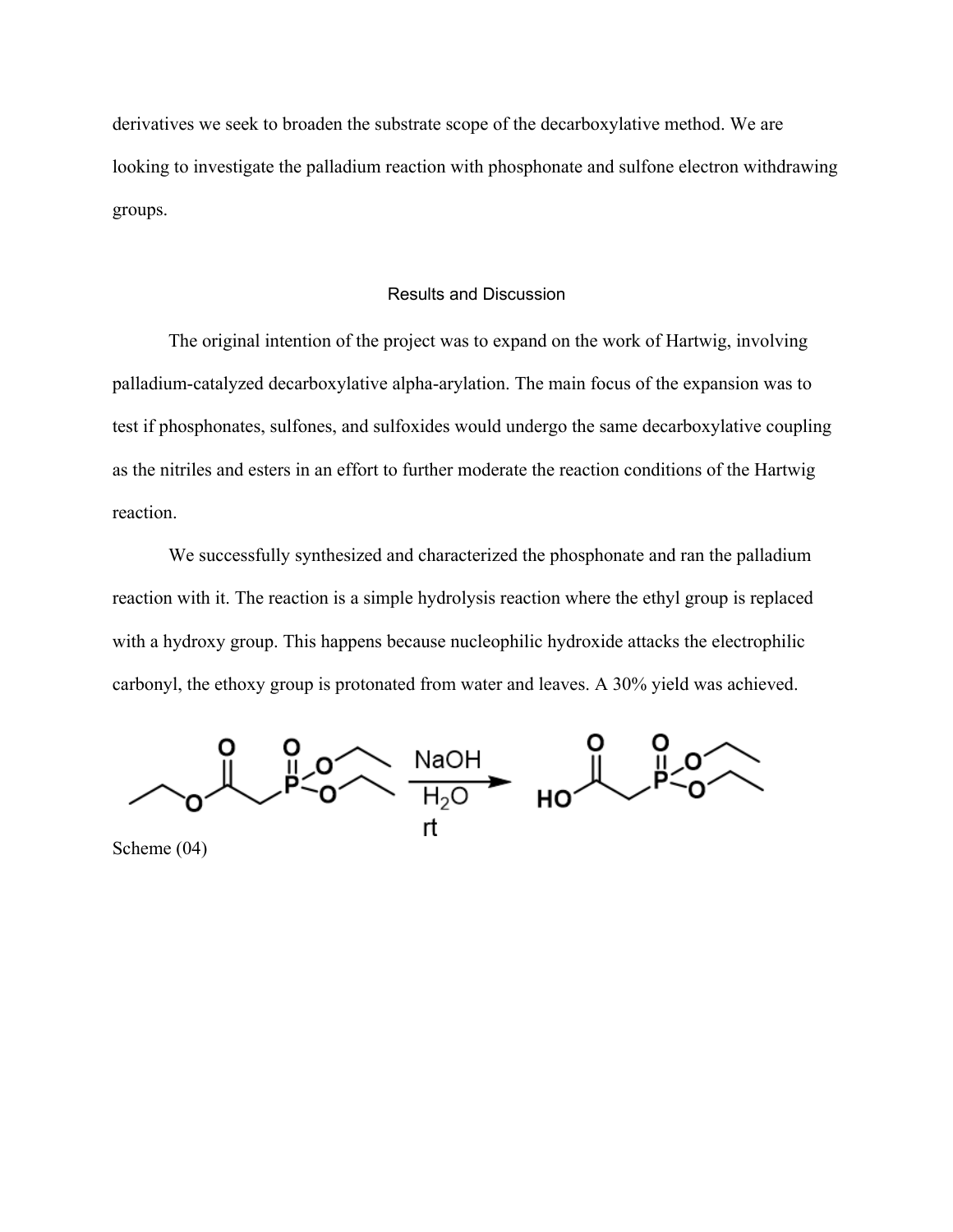

Figure (13) Proton spectrum of phosphonate acid

The sharp singlet at 10 shows that this is the desired acid, although it is unusual for an acid peak to be so sharp. The doublet at 3 is due to the phosphorous being NMR sensitive and splitting those nearby protons. From this we know we have the right starting material to make the potassium salt that goes into the palladium reaction.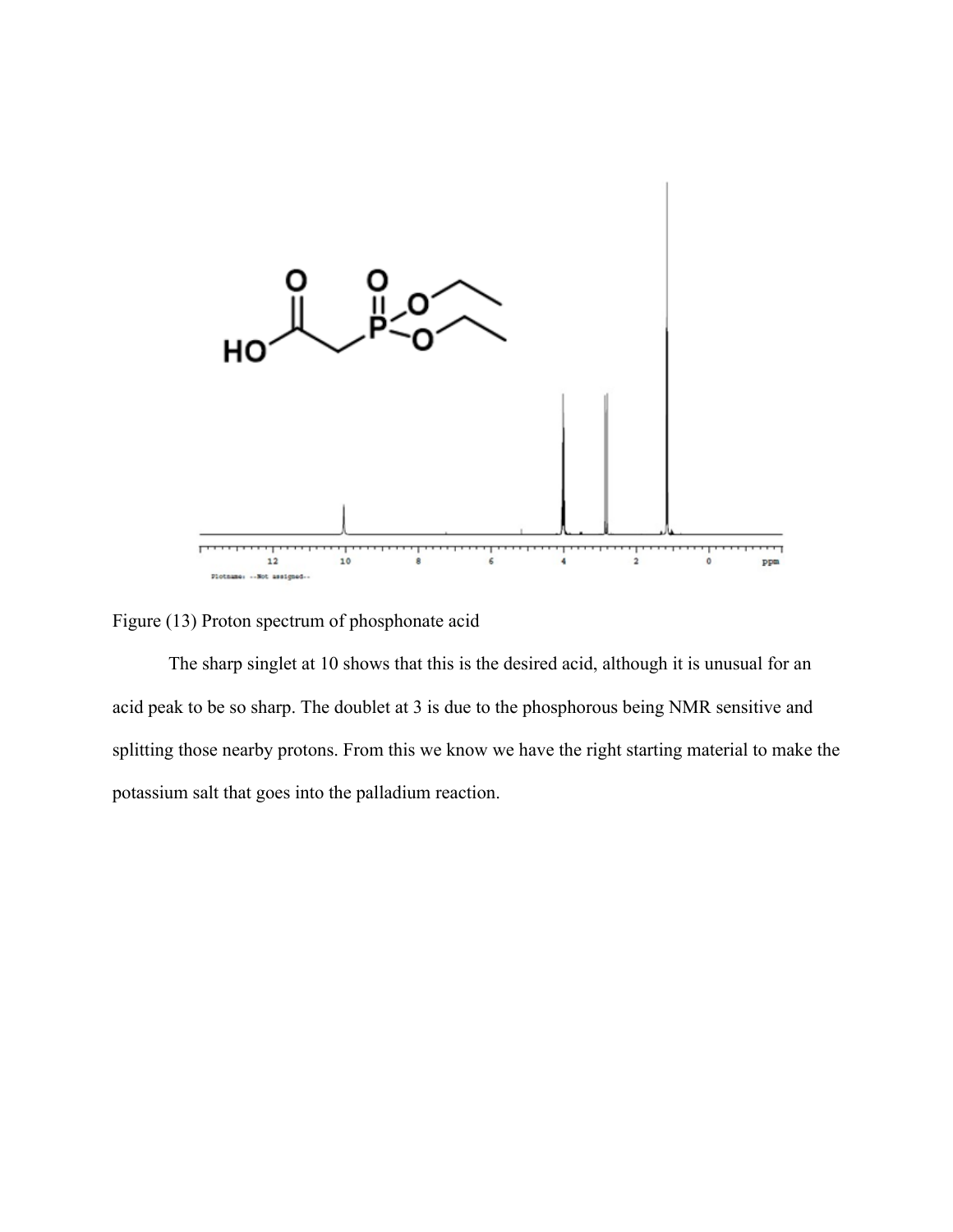

Figure (14) carbon spectrum of phosphonate acid

This is the carbon spectrum from the phosphate acid. The peak at 170 is the carbonyl peak. The doublet at 35 is the carbon between the carbonyl and the phosphorus, it is split because of its proximity to the phosphorus. This is further confirmation that we have the right material to make the salt for the palladium reaction.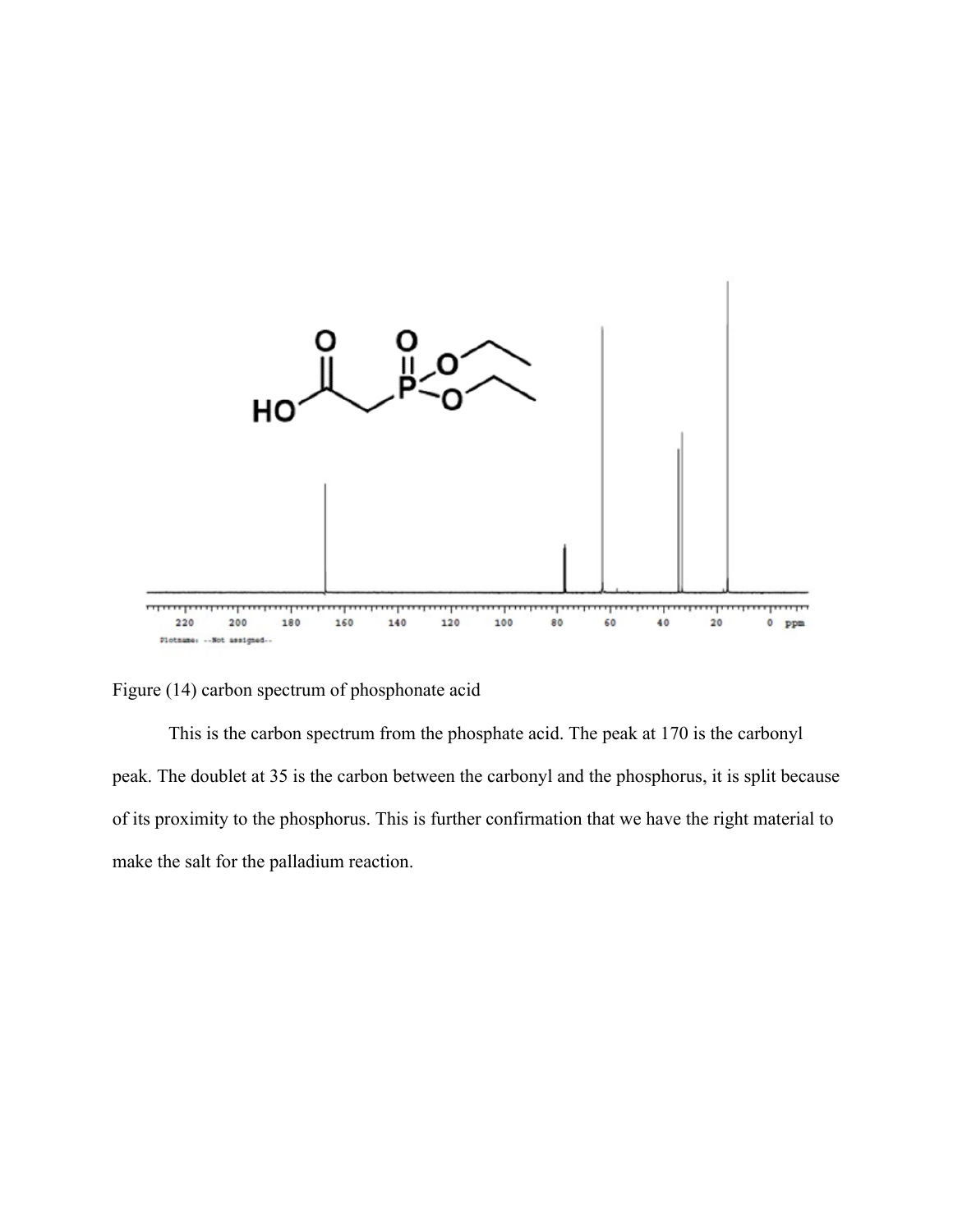

Figure (15) phosphorous spectrum of phosphonate acid

This further confirms that we have the right material and that there is in fact phosphorus in the sample.

 $\overline{\textsf{OH}}$  Figure (16)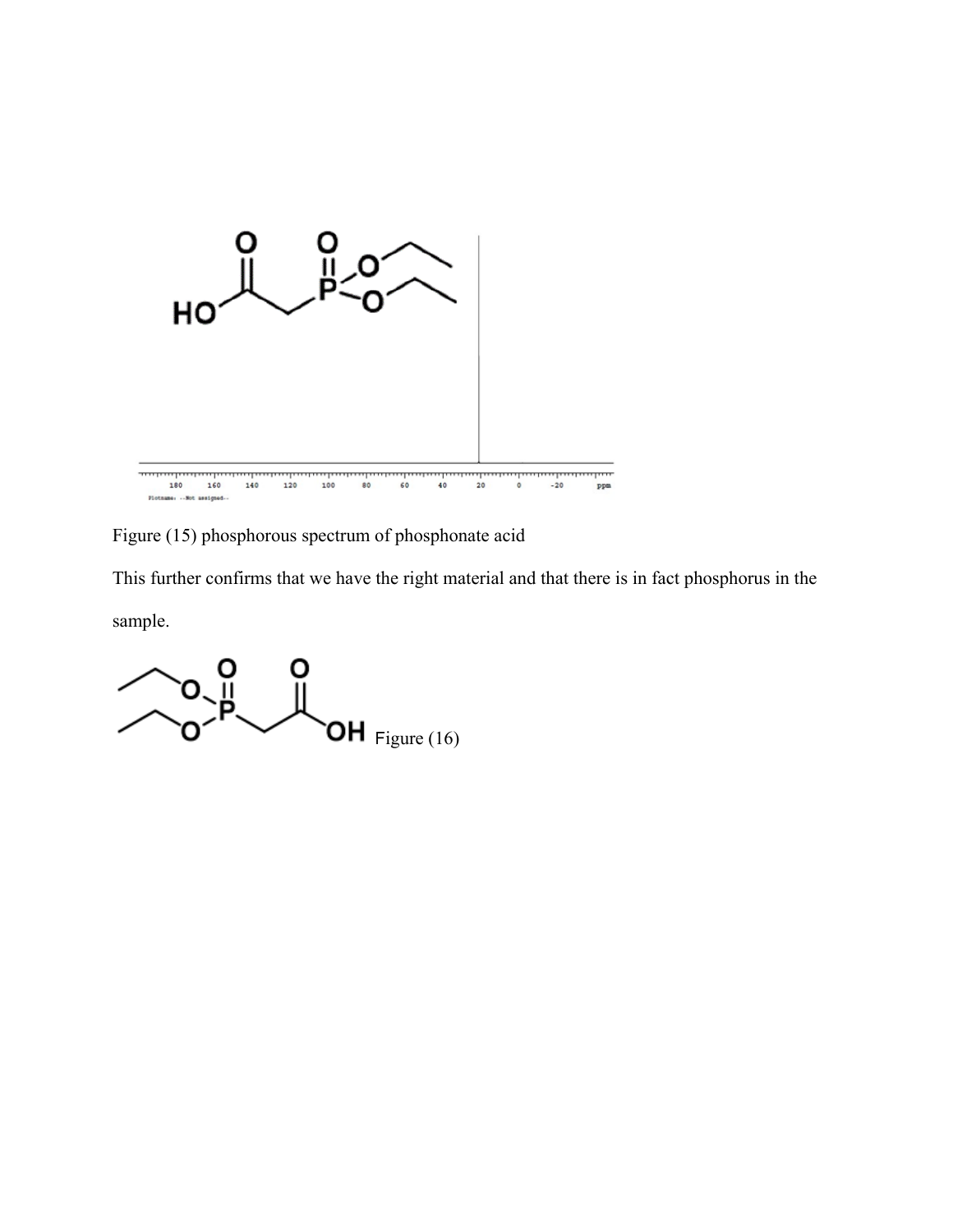

Figure (17) Pd rxn with phosphonate salt

We found no evidence of alpha-arylation as shown by this spectrum. We would expect a doublet at around 1.4-1.5 ppm but we see no evidence of this. What we see is mostly ethyl acetate. From this we can conclude that the reaction didn't work. More specifically we can conclude that no decarboxylation happened. If this was the case we would see evidence of the methyl protons that would be left from the decarboxylation. Without the decarboxylation there is no enolate to couple to the palladium for the coupling reaction.

# Sulfone and sulfoxide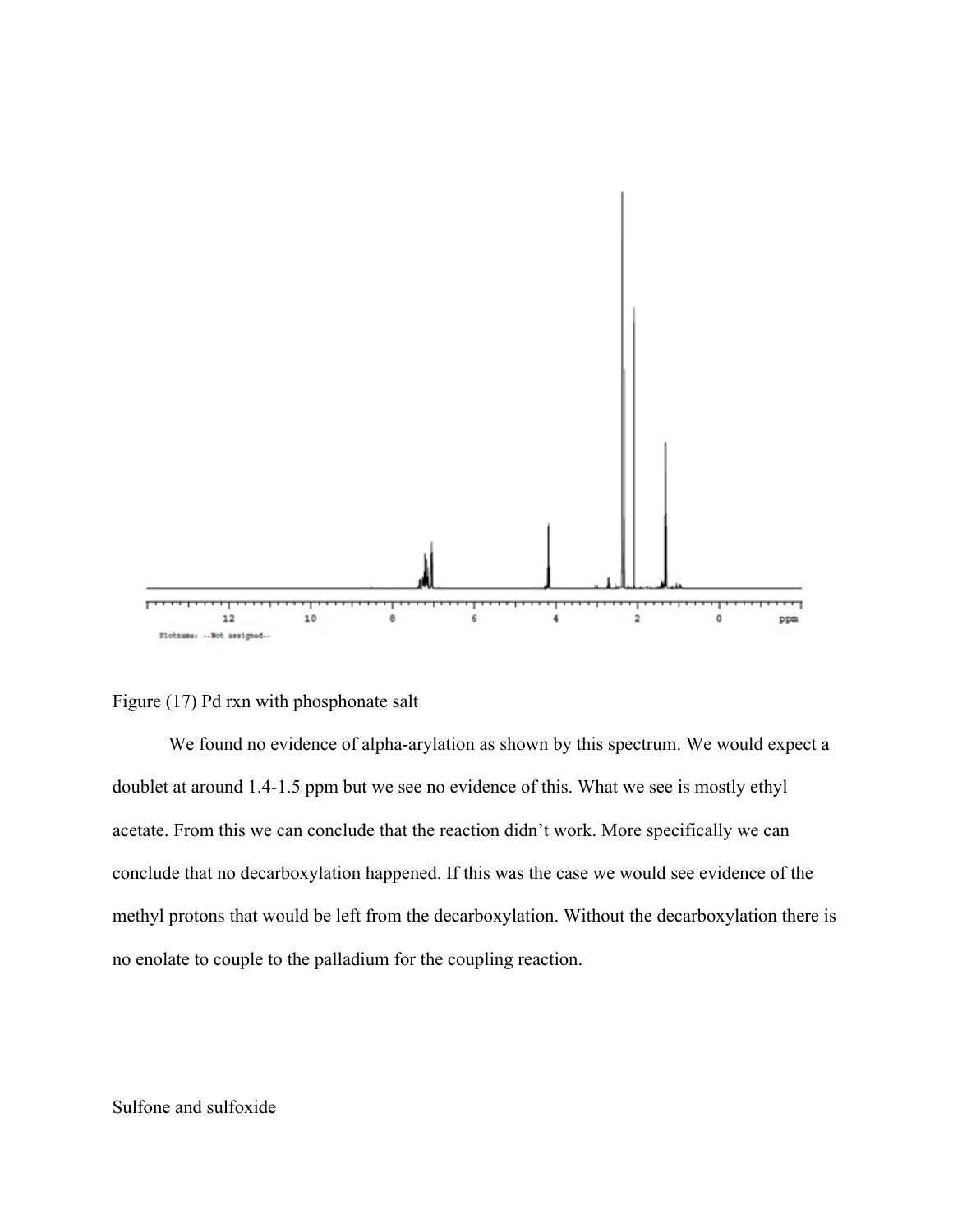After testing the phosphonate and not seeing any evidence of coupling or decarboxylation we moved on to sulfoxides and sulfones. Sulfoxides and sulfones are the more oxidized versions of thiol compounds.







Figure (19) Sulfoxide proton NMR

Our original procedure for the sulfone synthesis gave us the sulfoxide. This may have been due to using hydrogen peroxide, the oxidizing agent, that was slightly diluted. We know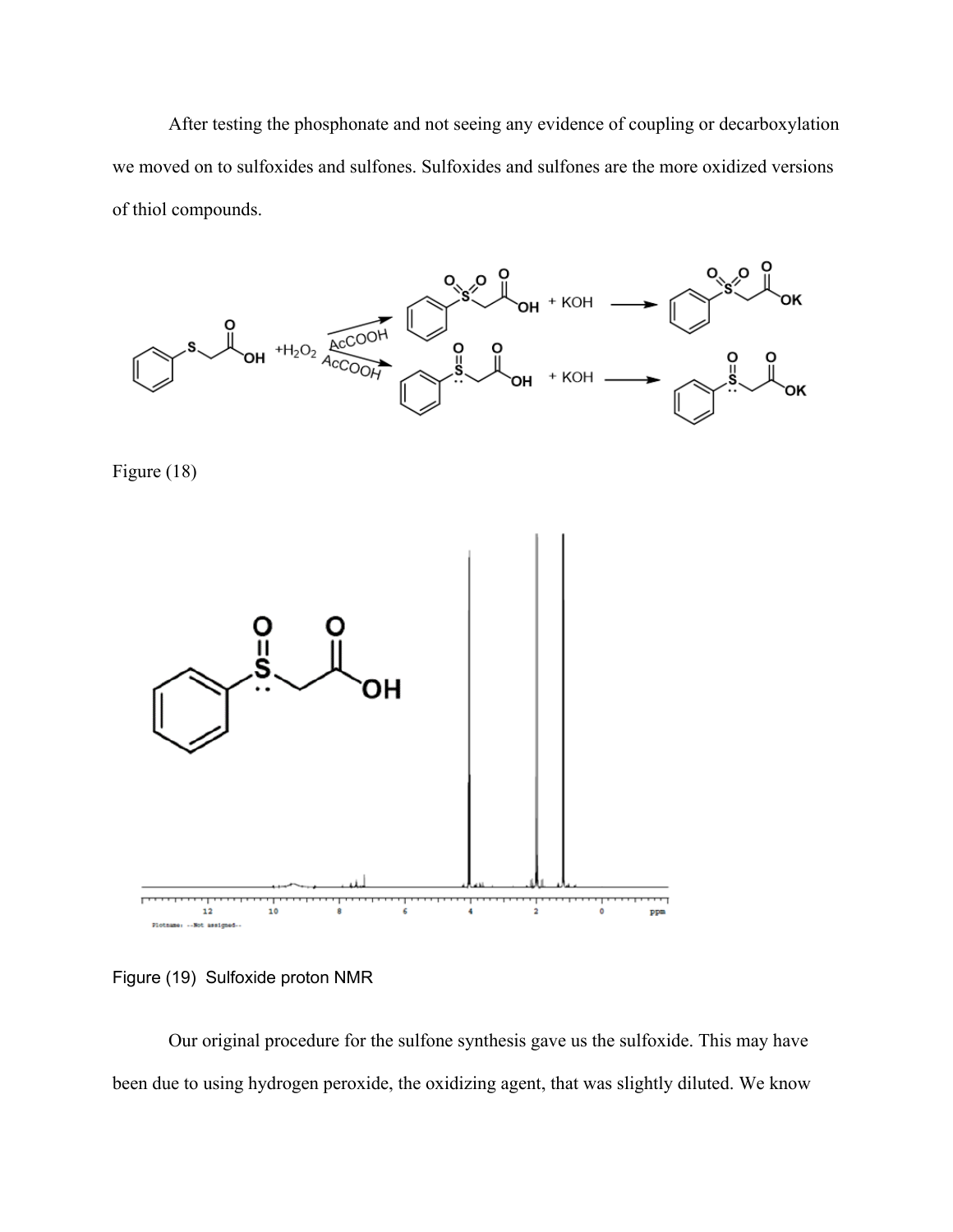that this is the sulfoxide and not the sulfone because at 2 ppm there is a doublet, though the resolution is not great, this is due to the sulfur atom being a chiral center and splitting the adjacent hydrogen into a doublet.



Figure (20) The Sulfoxide

NMR

The sulfone is the full oxidation product of the reaction. Instead of adding one oxygen double bonded to the sulfur two oxygens are double bonded to the sulphur.



Figure (21) The sulfone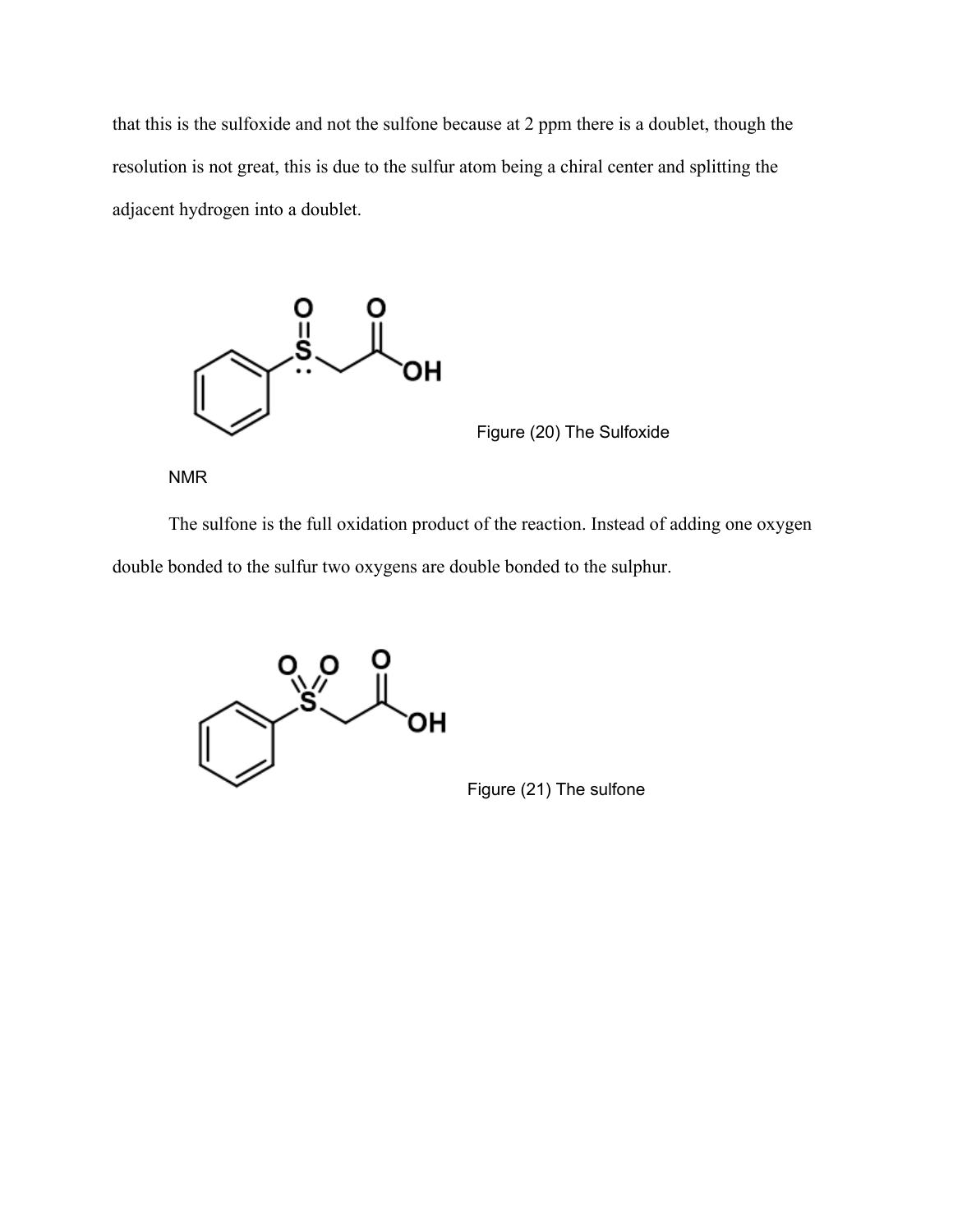

Figure (22) Pd rxn with sulfone

This is a spectrum from the sulfone reaction. The sulfone showed slightly more promise than the sulfone did because we saw evidence of decarboxylation. The small singlet peak at 3.1 ppm is from the methyl hydrogen left over after decarboxylation. Though we did see evidence of decarboxylation we saw no evidence that we could get the molecule to couple to palladium. We tried X and S phos ligands as well as several different reaction temperatures, between  $80-140^\circ$  c and still saw no coupling with palladium.



Figure (23) X-phos ligand Figure (24) S-phos ligand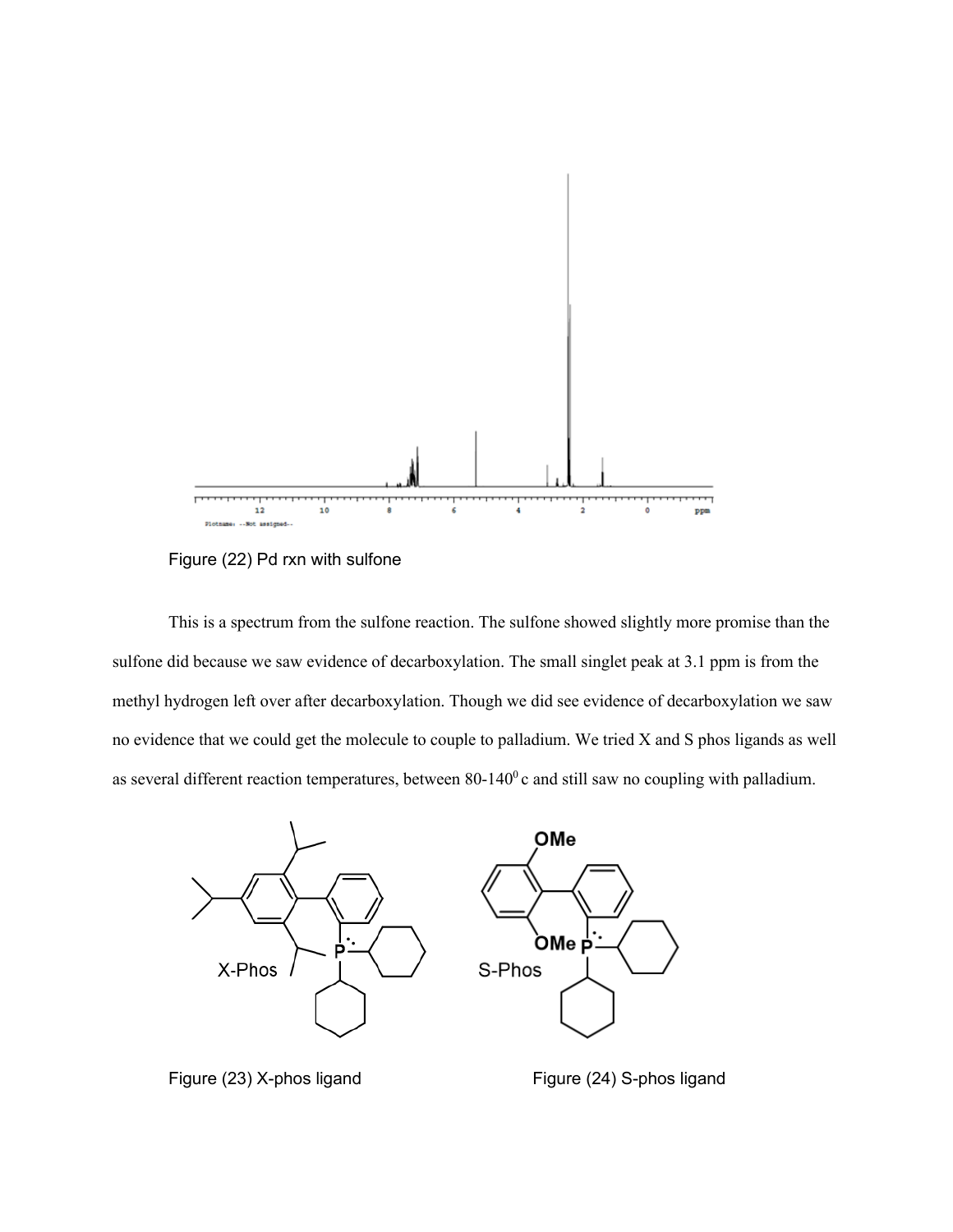Esters and nitriles

Seeing as no palladium-catalyzed decarboxylative alpha-arylations were working we decided to check against some of our old results with ester and nitrile salts. While these reactions worked a couple months ago they did not work when we investigated them a second time.



Figure (25) Ester reaction NMR that worked

The singlet peak at 3.6 is the benzyl proton from when the reaction works this NMR was taken several months ago.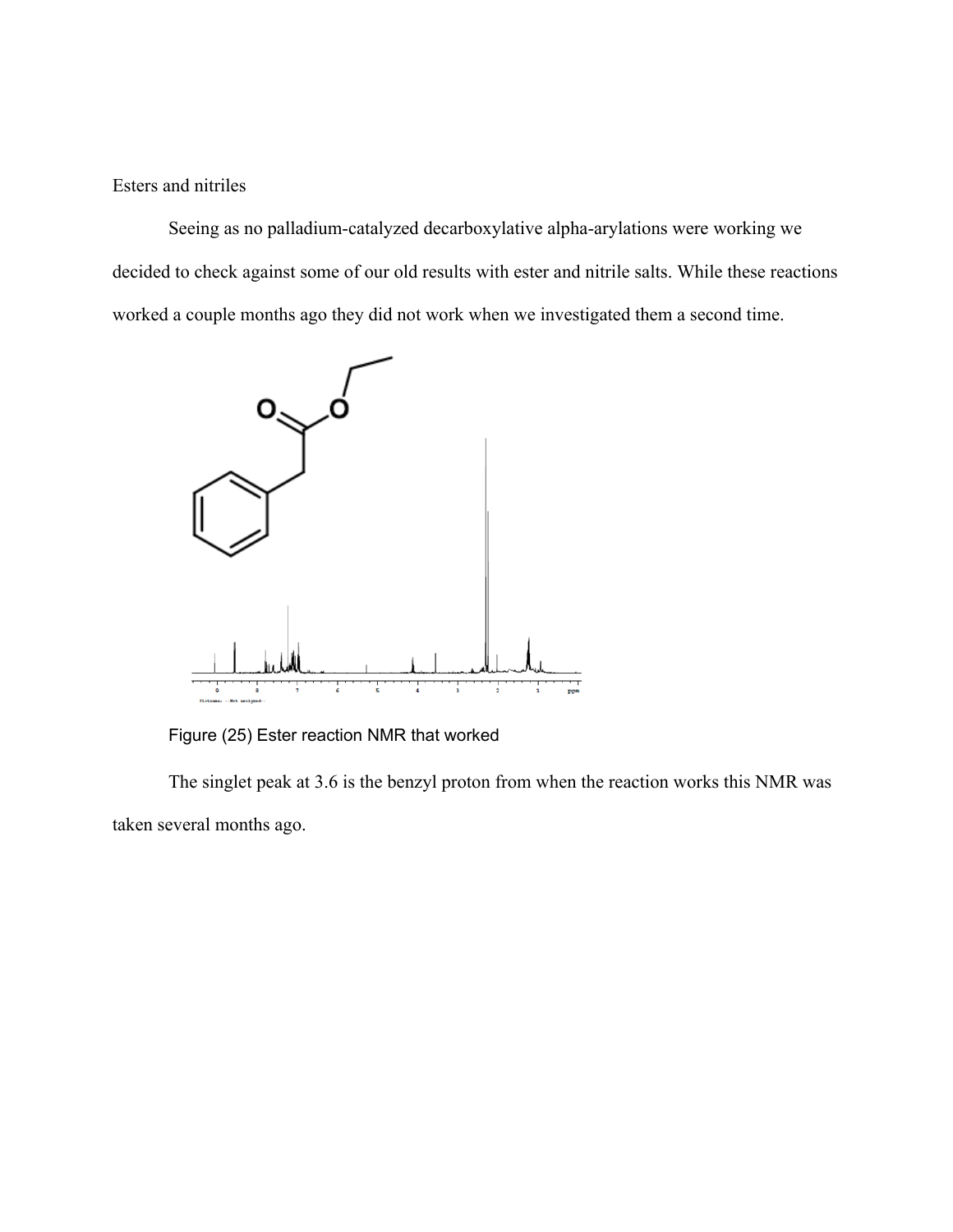

Figure (26) Ester reaction NMR that didn't work

This NMR was taken recently. There is hardly any peak at 3.6 and further analysis shows us that percent yield in intolerably small whereas before it was small but tolerable.

The same thing happened with the nitriles. The nitriles have been investigated extensively by other groups so we would have expected there to be at least some evidence of coupled product.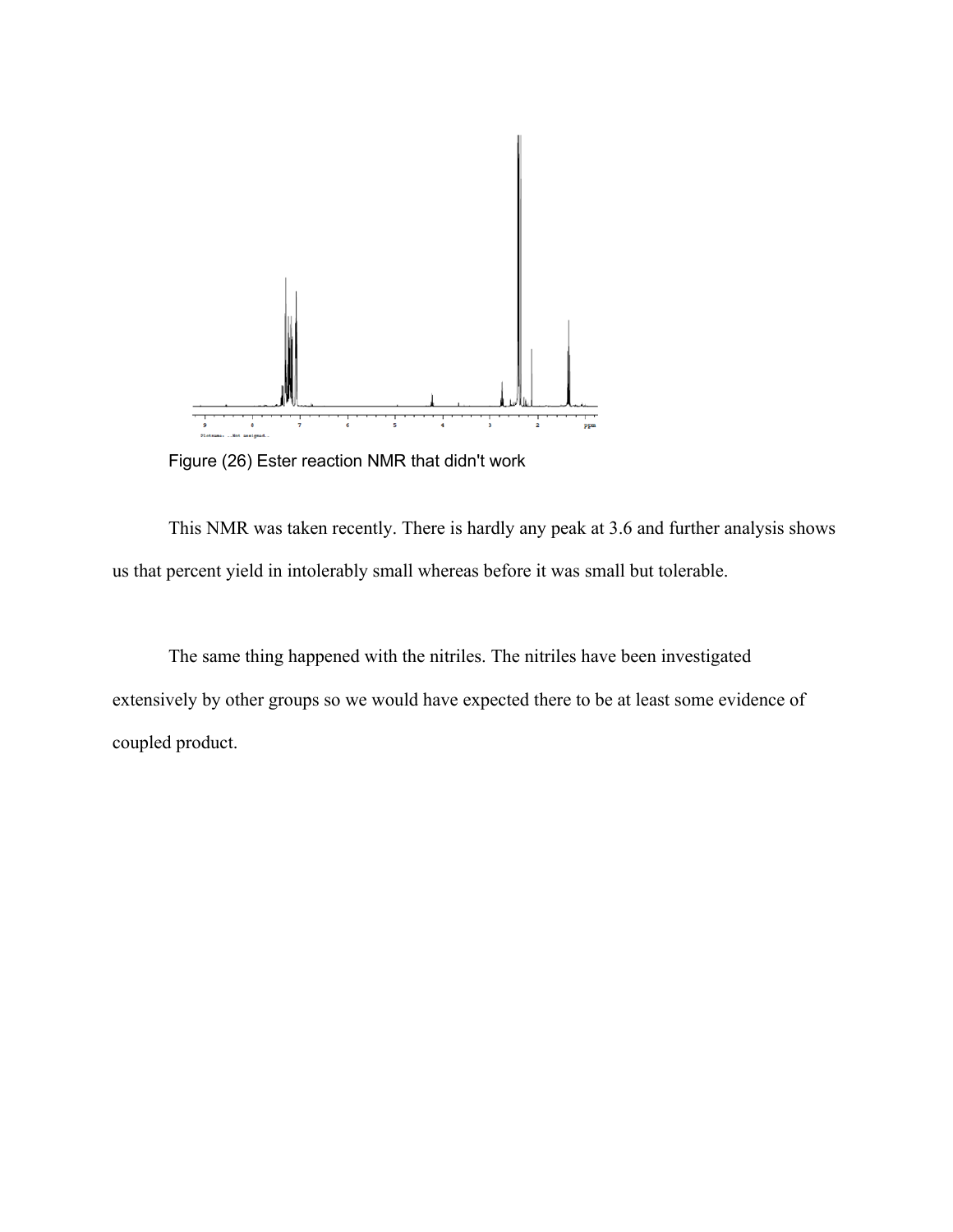

Figure (27) Nitrile reaction NMR that worked

The singlet peak at 5.2 is the singlet from a nitrile reaction when it works. It is upshifted because the nitrile salts arylate twice. This spectrum was taken several months ago.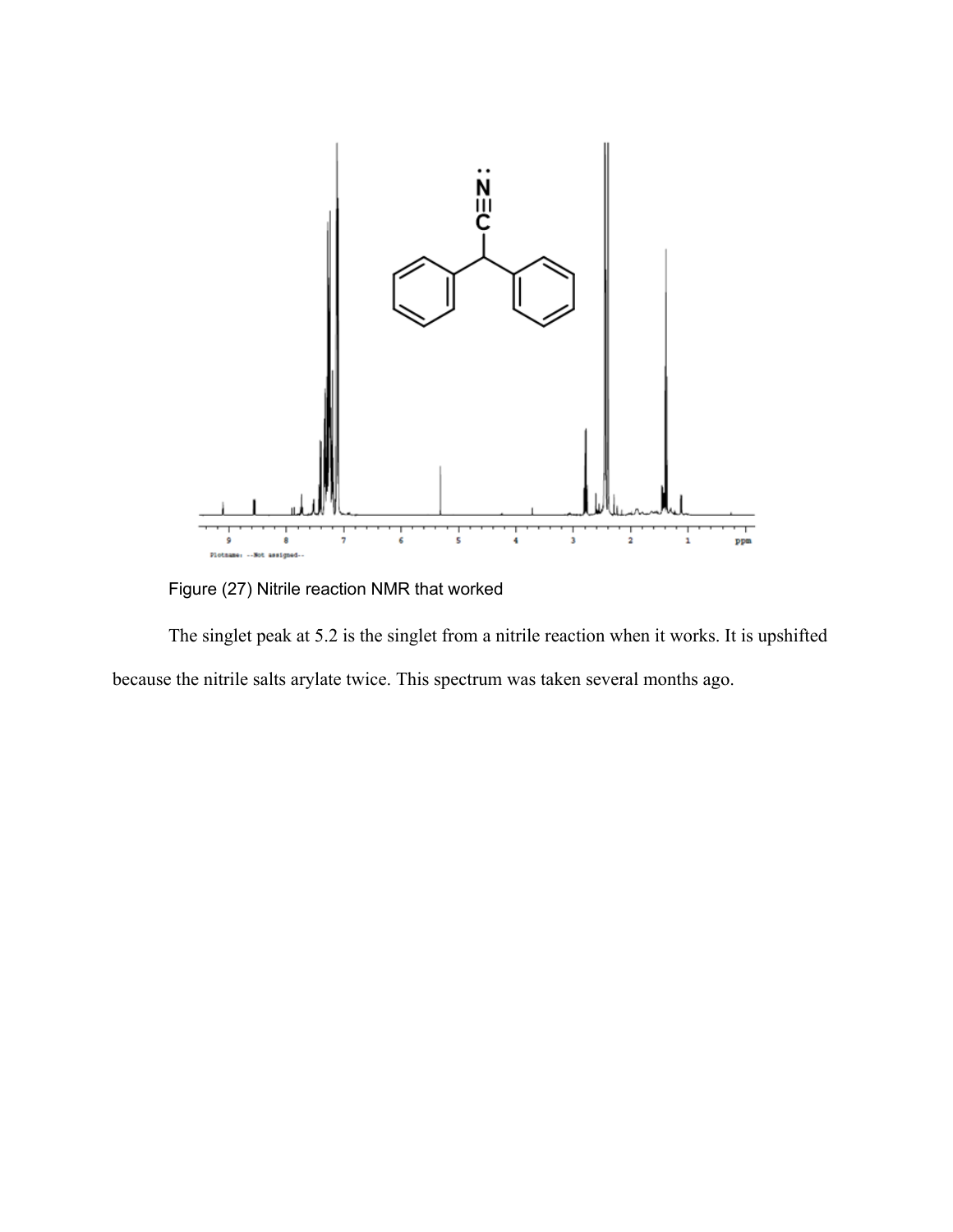

Figure (28) Nitrile reaction NMR that didn't work

This spectrum was taken recently and shows no evidence of any coupling reaction. We are unsure at this time what is making the reactions fail. While yields were never great there was usually enough to calculate a percent yield. We know that there is not a problem with the palladium source because other reactions with the same palladium sources worked normally. Other reasons the reaction may fail are exposure to water or oxygen gas. While care is taken to ensure that neither water or air is in the reaction container it is possible that it gets in. The materials are dried on vacuum for 1-2 hours before being reacted and the xylene solvent is freeze pump thawed every few months. Freeze pump thaw works by freezing the xylene solvent, this process will trap air bubbles in the ice. As the solvent thaws the bubble are released into the headspace of the flask and then vacuum pumped off.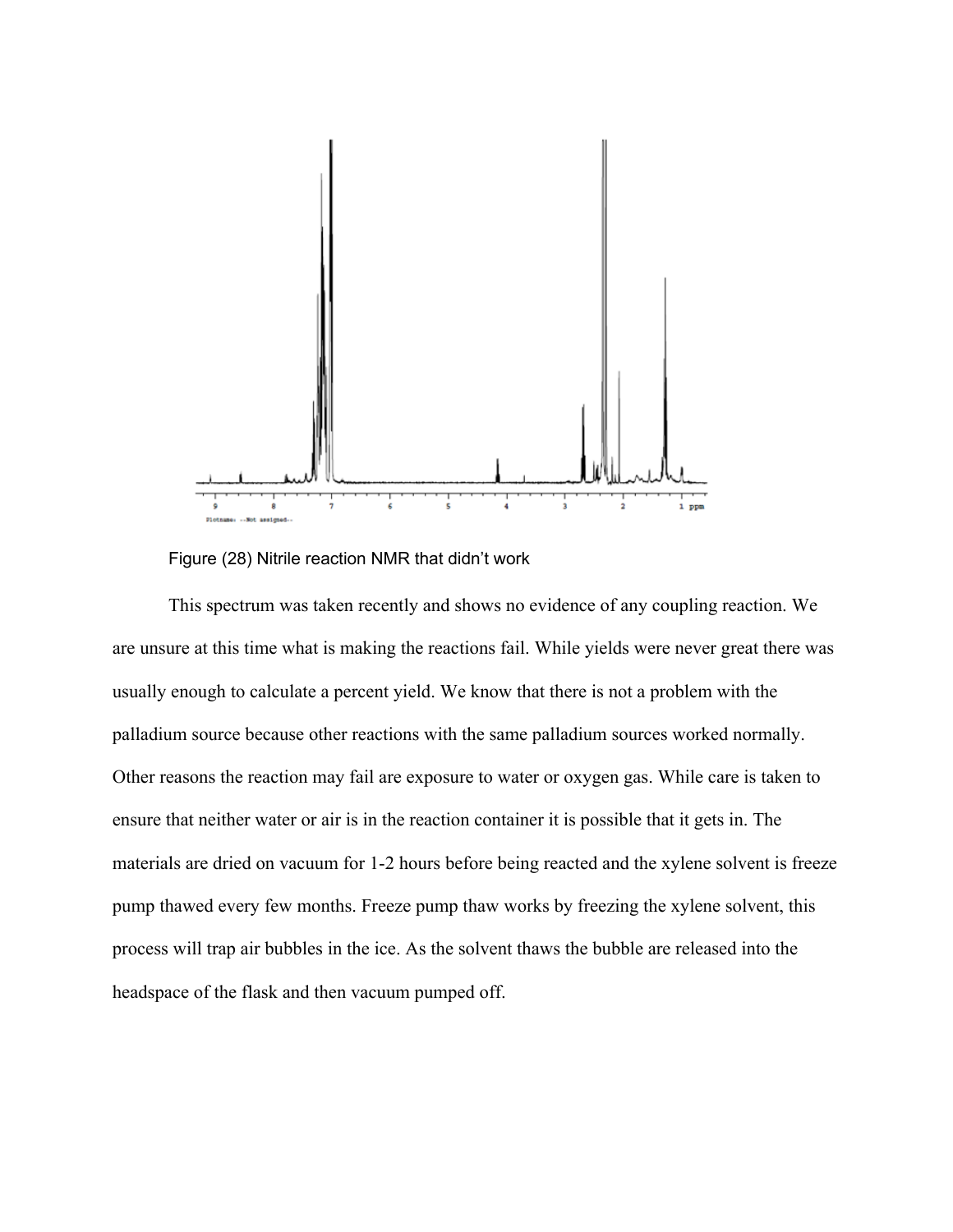Water interferes with the decarboxylation and the decarboxylation is necessary to make palladium carbon bonds. Oxygen will oxidize palladium itself removing it from the catalytic cycle and shutting down the reaction.

# Kinetics

Kinetics runs were carried out at different temperatures and in different solvents. In the end we settled on xylene as the solvent for the reactions. We considered methyl THF, ethylene glycol and isopropanol. Ethylene glycol was abandoned because our internal standard, Dichlorobenzene, does not dissolve in it. The other solvents gave inconsistent data, and in the end xylene was settled on. Xylene is a good solvent for the reaction because it's boiling point is high enough that the reaction can take place and in and it will not boil off. The reaction is typically done at  $120^{\circ}$ C and the bp of xylene is 140. After settling on xylene we tried different concentrations and different temperatures to better understand the reaction. We tried bringing down the temperature and changing the concentration as well as adding zinc.

### Kinetics with Zinc

There are several references that support the idea that zinc can accelerate the rate of decarboxylation in malonic acid derivatives. To test this we synthesized a zinc phenanthroline complex and compared the rate of benzyl acetate formation in reactions with and without the zinc complex. It was found that different things happened at different temperatures. Zinc can help accelerate the reaction by complexing to the middle  $sp<sup>3</sup>$  carbon and the carbon-oxygen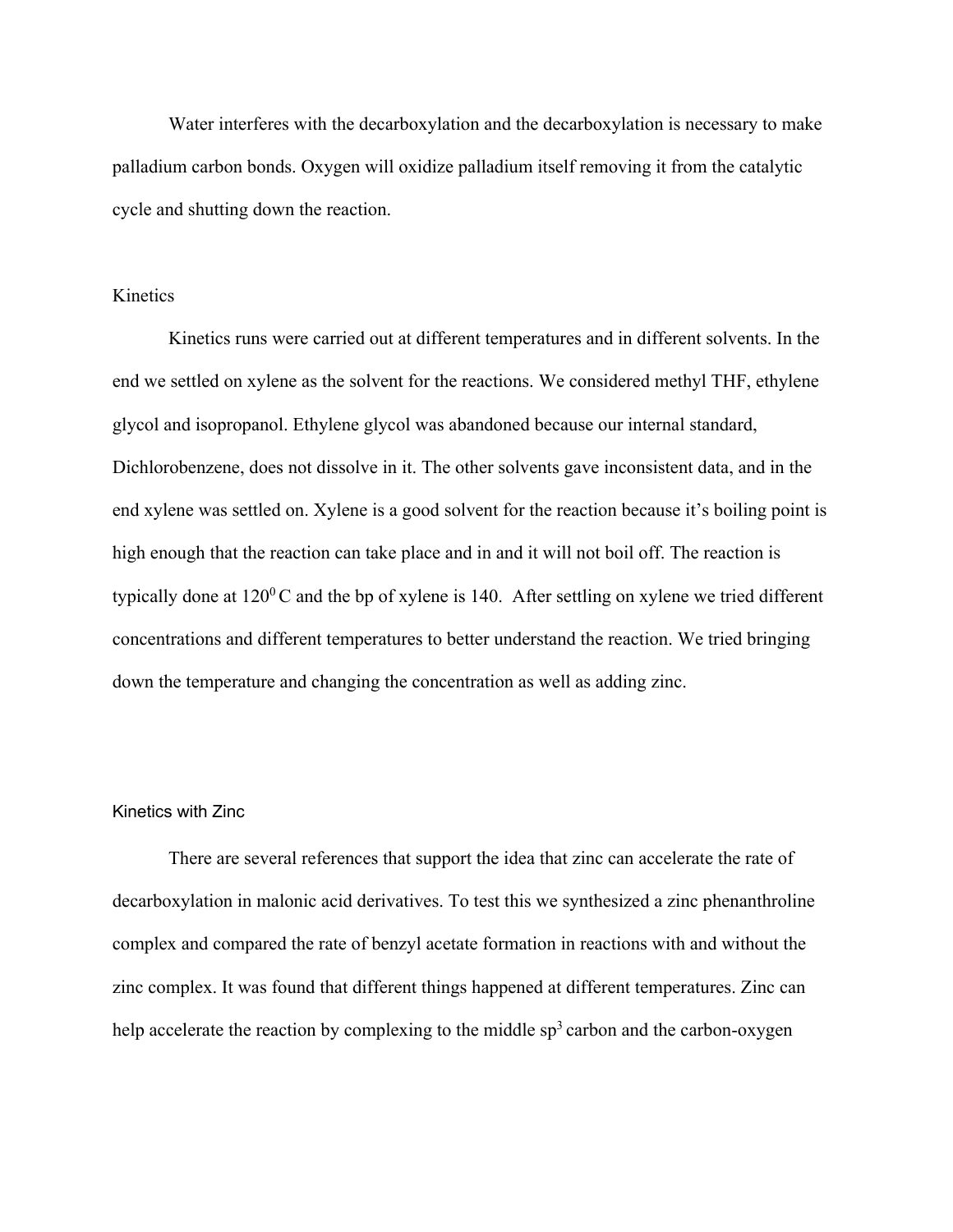bonds. This cleaves the carboxylate off into carbon dioxide and leaves a carbanion that is then protonated.



Scheme (05)

At 105 degrees the rate of benzyl acetate formation is excessively slow with or without zinc.

| No zinc kvalue | No Zinc half life | Zinc k value | Zinc half life |
|----------------|-------------------|--------------|----------------|
| 2.90000E-05    | 24000 minutes     | 2.50000E-05  | 28000 minutes  |

Figure (29)

| No Zinc        |                        |                   | Zinc           |                      |                      |
|----------------|------------------------|-------------------|----------------|----------------------|----------------------|
| Entry          | k (min <sup>-1</sup> ) | $t_{1/2}$ minutes | Entry          | $k \, (min^{-1})$    | $t_{1/2}$<br>minutes |
| 1              | $3.8x10^{-4}$          | 1900              | 1              | $8.6x10^{-4}$        | 800                  |
| $\overline{2}$ | $2.9x10^{-4}$          | 2400              | $\overline{2}$ | $7.2 \times 10^{-4}$ | 1000                 |
| 3              | $4.2x10^{-4}$          | 1700              | X              |                      |                      |
| Avg            | $3.6x10^{-4}$          | 2000              | Avg            | $7.9x10^{-4}$        | 900                  |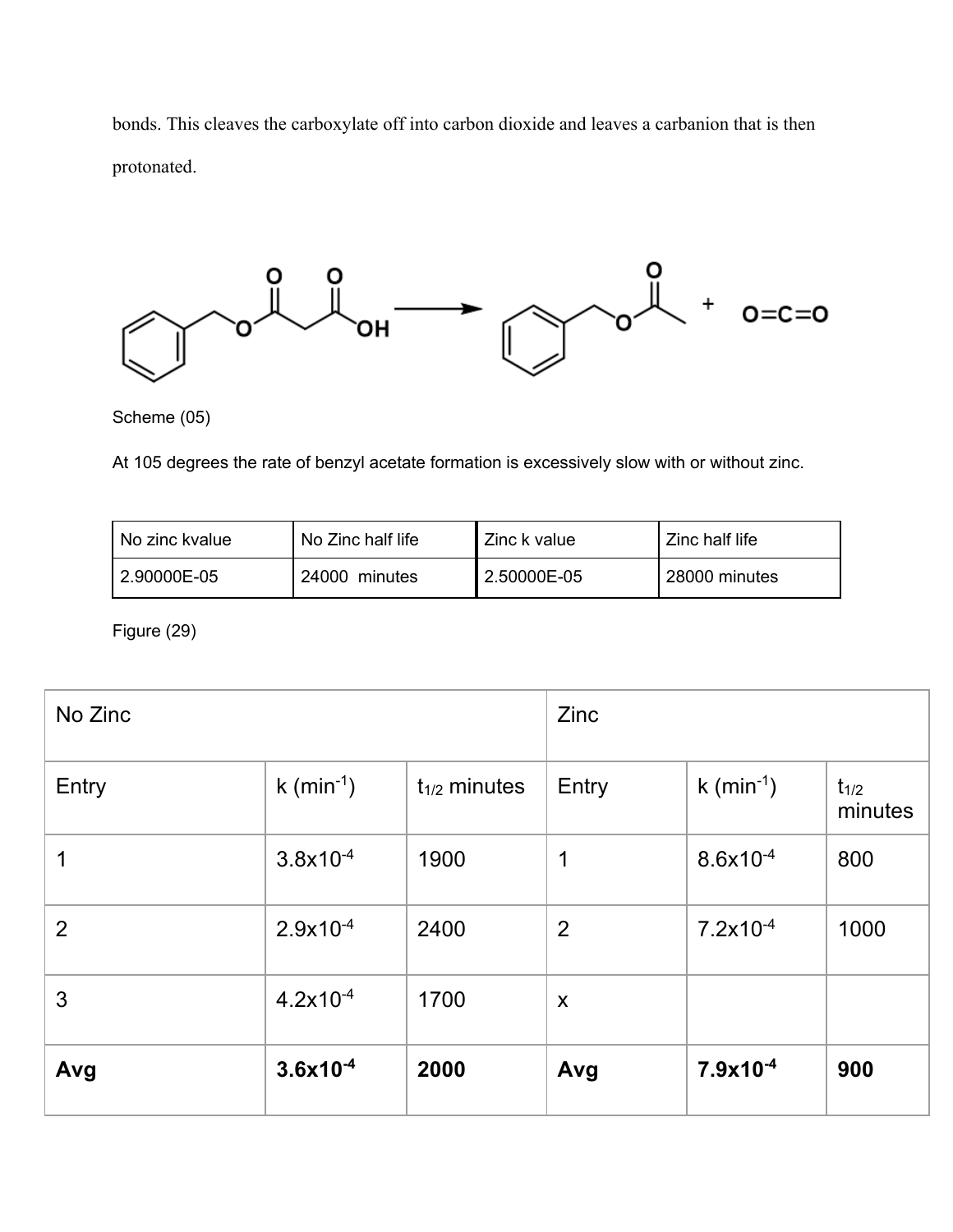### Figure (30)

This shows that at 140 degrees the rate of benzyl acetate formation is increased by the presence of the zinc complex. The implications for this in the palladium reaction are yet to be investigated.

#### **Conclusion**

The data we gathered over the course of this project is inconsistent. Early success was called into question by later failure. We can found that phosphonates and sulfoxide salts do not undergo palladium-catalyzed decarboxylative coupling. Sulfones undergo decarboxylation but but do not couple. It is possible that with the right ligand and at the right temperature sulfones could also undergo coupling. Further work is necessary. Early success with esters could not be replicated during the course of the summer. It can be concluded that palladium-catalyzed decarboxylative alpha-arylation is not an effective alpha-arylation technique compared to existing methods that require base catalysts.

Kinetics data was more consistent. Zinc catalysis of decarboxylation were observed to have different effects at different temperatures. At  $140^\circ$  c zinc accelerated the rate of decarboxylation but not by a significant margin. For decarboxylative coupling to be useful a different catalyst must be used.

Future work will be continued to "greenify" the Hartwig alpha-arylation. However, decarboxylation clearly is an inefficient method for that purpose. One possible vein of research that is interesting to pursue would be to perform the original Hartwig reactions in water instead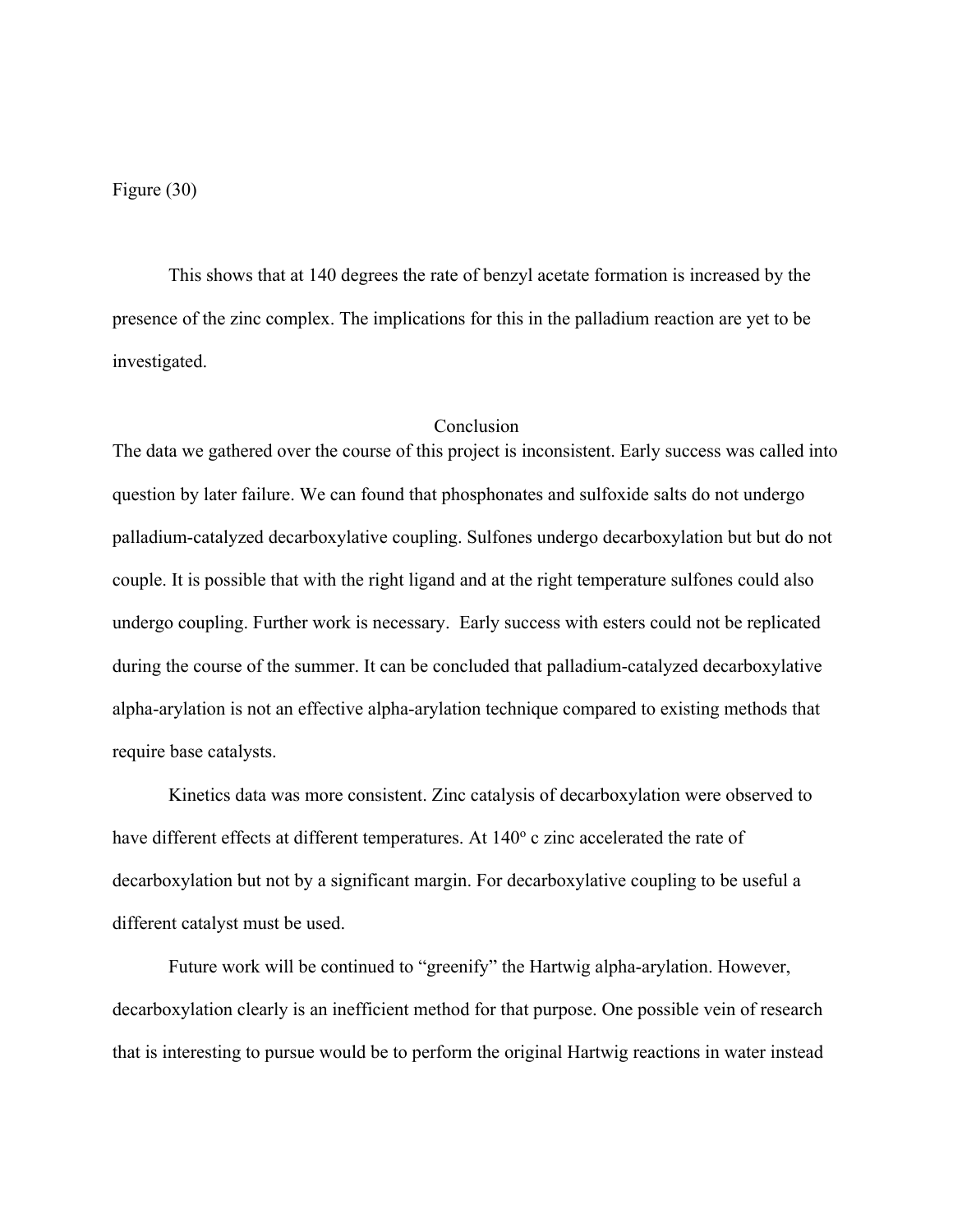of organic solvent. There are existing methods for zinc reactions in various surfactants and this will most likely be our avenue of future research.

#### Introduction to Reformatsky Work

The overwhelming majority of synthetic chemistry is done in liquid solutions of two major types: aqueous ones with water that are polar and organic ones that are nonpolar solutions. Most organic reactions are run in nonpolar solvents such as toluene or dichloromethane, due to the nonpolar nature of most organic molecules. However, this can present a problem for a few reasons. Many organic solvents are harsh and bad for the environment, particularly concerning are solvents like benzene, acetone and dichloromethane that are thought to be carcinogenic. Many organic solvents are flammable, making reactions with extreme or reactive reagents such as flammable alkyllithiums that readily combust in air and are dangerous.(12) Water is obviously far cheaper than most organic solvents and is not flammable. In addition, water has a higher boiling point than most organic solvents and thus can be heated higher without reflux

 While the use of water-based solutions could have many benefits to synthetic chemists the organic molecules are not soluble in water. This problem can be solved by the use of surfactants. A surfactant is an amphipathic molecule that has both a polar and a nonpolar end, allowing it to form micelles, or small bubbles that has a polar outside that favorably interacts with the water and a nonpolar inside that favorably interacts with itself and other nonpolar things. It has been demonstrated that micelles can be used to conduct organic reactions in aqueous solvents (8,9,10,11). [BW1] Micelles allow reactions of nonpolar molecules to occur in polar solvents by giving a nonpolar molecules a place for the reaction to actually occur within.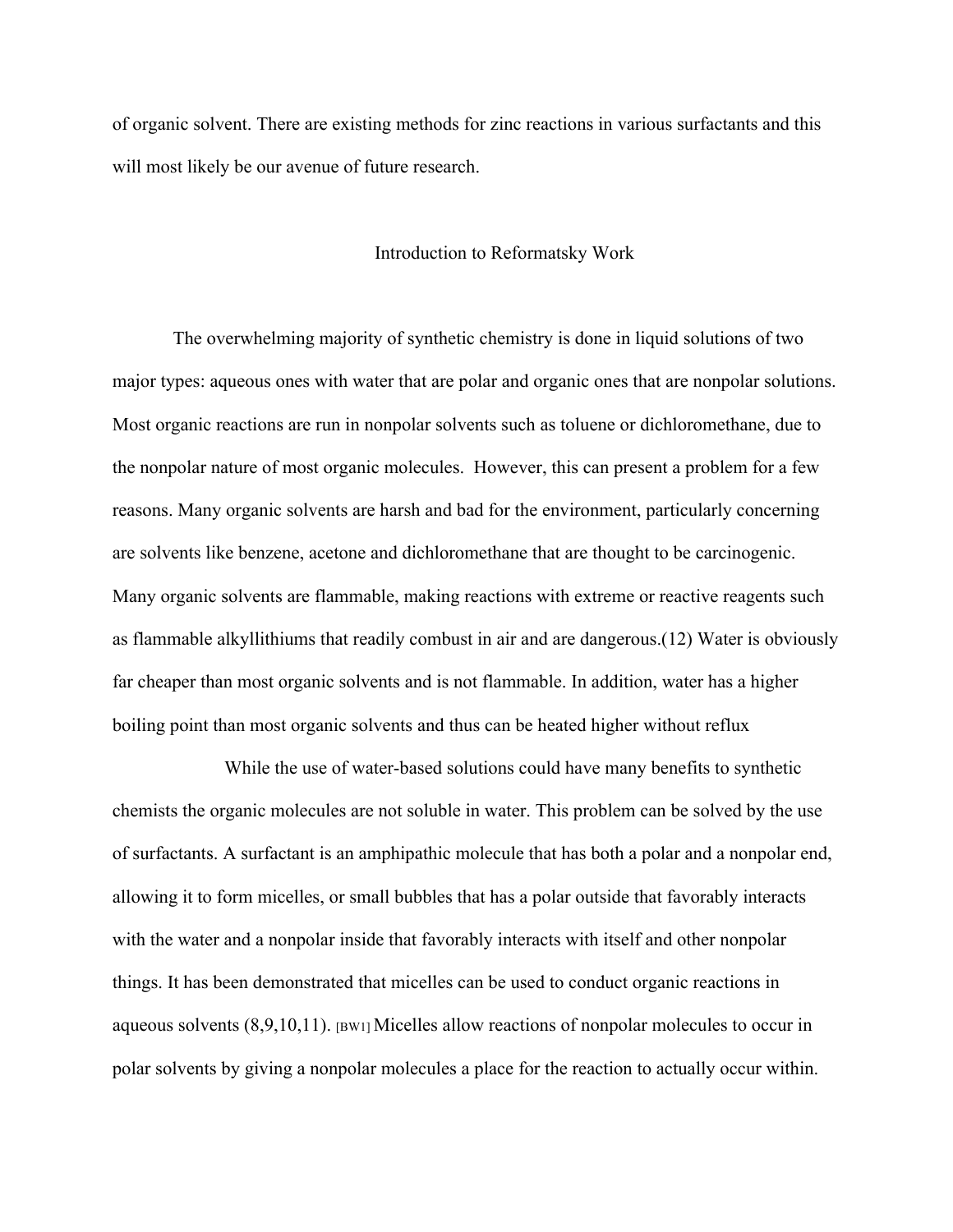This nonpolar bubble acts as a pocket that molecules can move in and out of so that reactant molecules can move into the nonpolar part, react and then move out.



Scheme (06) (Lipshutz reaction in water)

The use of micelles to conduct organic reactions of nonpolar materials in aqueous solvents is relatively new and the work was mostly pioneered by Lipschutz and coworkers (11) and mostly focusing on coupling reactions with palladium and  $sp^2$ -sp<sup>3</sup> carbon-carbon bond formation. In addition to work with palladium couplings Lipschutz has also reported the copper catalyzed conjugate additions of alkyl groups to alpha-beta unsaturated ketones, an important synthetic reaction that has broad applicability. This work is important to the idea of "greenifying" synthetic reactions or otherwise making them more efficient, more environmentally friendly, and cheaper. Broadening the scope of micellar reactions could prove highly useful to organic synthesis. In the case of Lipschutzs' work the yields are often in the high 80-90% range which is synthetically useful. There is reason to believe that micellar reactions have made steps toward "greenifying" synthetic chemistry.

Micellar catalysts in water solvents are an attractive synthetic alternative to organic solvents because they can eliminate the need for harsh organic solvents that can adversely affect the reaction or disturb the functional groups present. Work has already been done using crosscoupling reactions with palladium and forming a  $sp^2$ -sp<sup>3</sup> bond, but nucleophilic additions to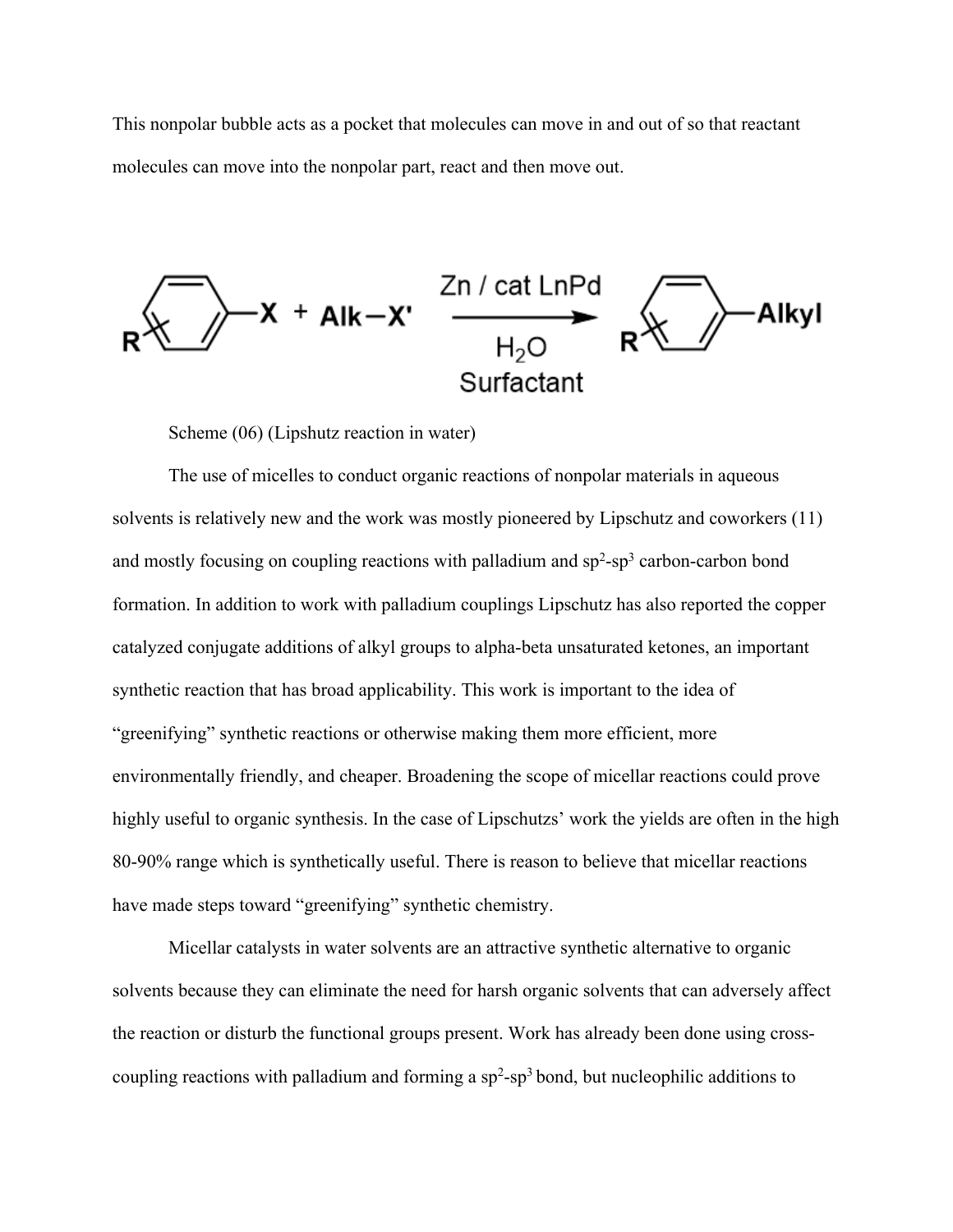carbonyls are not as prevalent in the literature. Nucleophilic additions to carbonyls with organometallic enolates are some of the most fundamental reactions in organic chemistry and are ubiquitous throughout synthetic work. Enolate chemistry is very important because it provides us with reliable and predictable nucleophiles. Optimizing reactions of organometallic nucleophiles with carbonyls in water solvent with micellar catalysts would be beneficial to organic synthesis and green chemistry. Our work focused primarily on the Reformatsky reaction (2) which utilizes a zinc enolate, to act as a nucleophile for nucleophilic addition to carbonyls.

The zinc enolates are a promising class of reactants molecules for surfactant-water reactions because they are less reactive than some other organometallic nucleophiles, and should exist long enough to move into the micelle bubble and react with some electrophile. Their ability to do this has already been demonstrated for palladium coupling reactions and copper conjugate addition reactions (8,9,10,11). Another reason why the Reformatsky reaction is of interest is because it is relatively versatile with a wide-functional group tolerance compared to other more reactive species. The ability to do these reactions in water and use a mild but effective nucleophile such as a zinc enolate would be an attractive set of tools to synthetic chemists looking for milder reaction conditions. Another advantage of using zinc enolates for reactions in water is the fact that they can be formed *in situ* without pretreatment. The ability of organozinc reagents to be made *in situ* under aqueous conditions has been established by Lipschutz(8,9,10) Typical organometallic reagents need to be made immediately before the reaction because they have a short shelf life and often require technical glassware setups. This is a benefit because it makes the reactions less time consuming and less technically demanding. Our *in situ* formation of zinc enolates leads to a simple "dump and run" one pot reaction that can left alone at room temperature, making it an even more attractive alternative to previous reactions.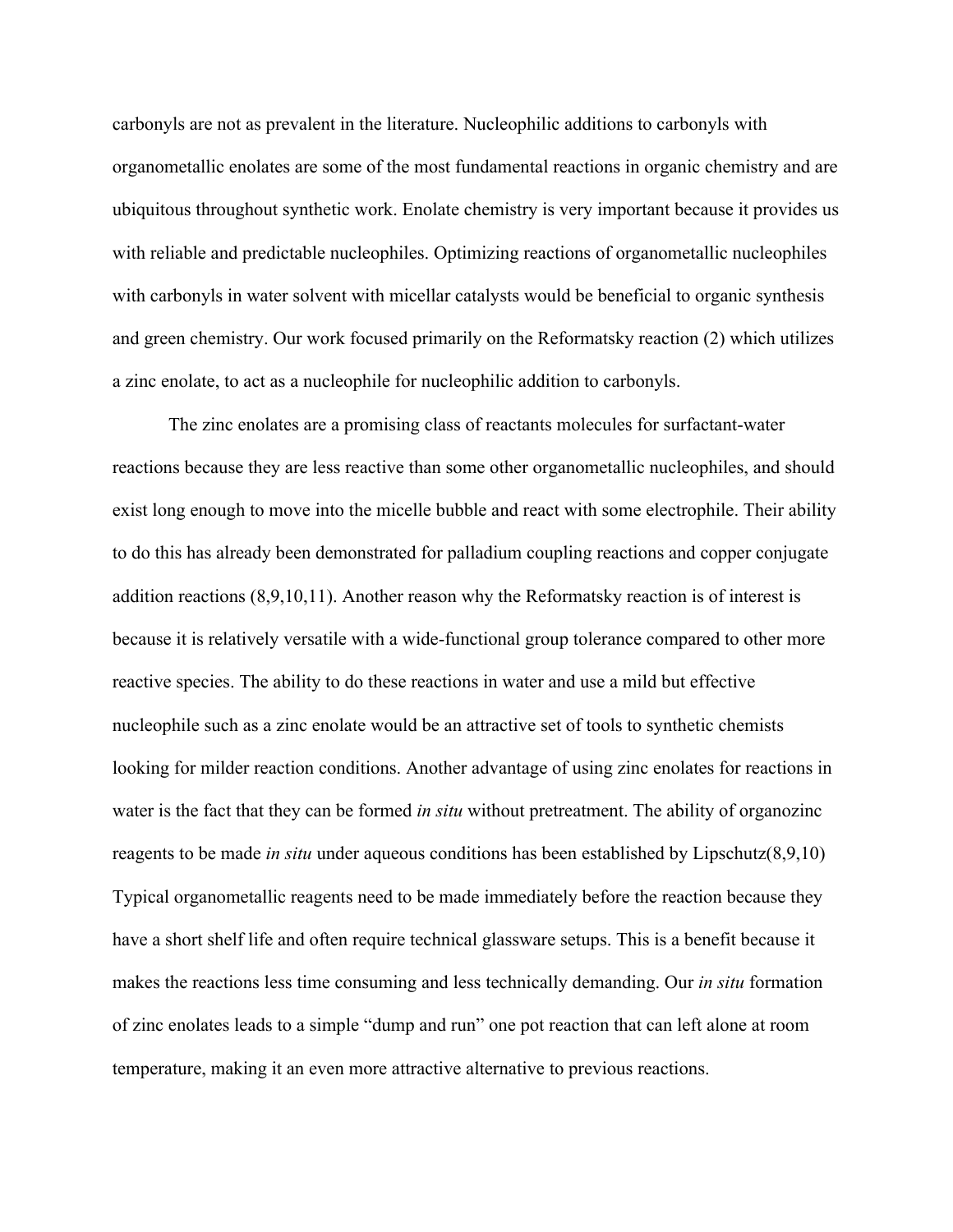The focus of our work was to investigate the reactivity of Reformatsky reactions in water solvents with surfactants in the context of nucleophilic reactions with carbonyls for the purpose of establishing optimal conditions for a micellar catalyzed Reformatsky reaction that would be high yield, easy to perform, greener than established methods, and most importantly synthetically useful. This was explored by reacting zinc enolates of different halogen group and ester type figure (32) with benzaldehyde, a standard electrophile, that is used because the lack of alpha-protons eliminates the possibility of deleterious side reactions. The reactions are done in different water/surfactant combinations and with or without various additives. We report the efficiency and percent yield of these reactions in aqueous and organic solvent conditions and explore some of the reasons why they work and don't work.

The main purpose of this work was to investigate the reactivity of zinc enolates in the Reformatsky reaction in water solvents with surfactants. Reactions were performed as small scale 2:3:3 mmol ratios of benzaldehyde to ester to zinc as prescribed by the literature regarding Reformatsky reactions. The reactants were added to a 20 mL scintillation vials and let react for several hours or overnight. Proton NMR was taken to confirm whether the reaction worked using 1,3-dimethoxybenzene as an internal standard and to calculate percent yields.



Scheme (07) general reaction performed

Figure 32 shows an example proton NMR that was taken after a later change in the ratio of reactants. The doublet of doublets at 2.7 ppm is product, we know this because the carbon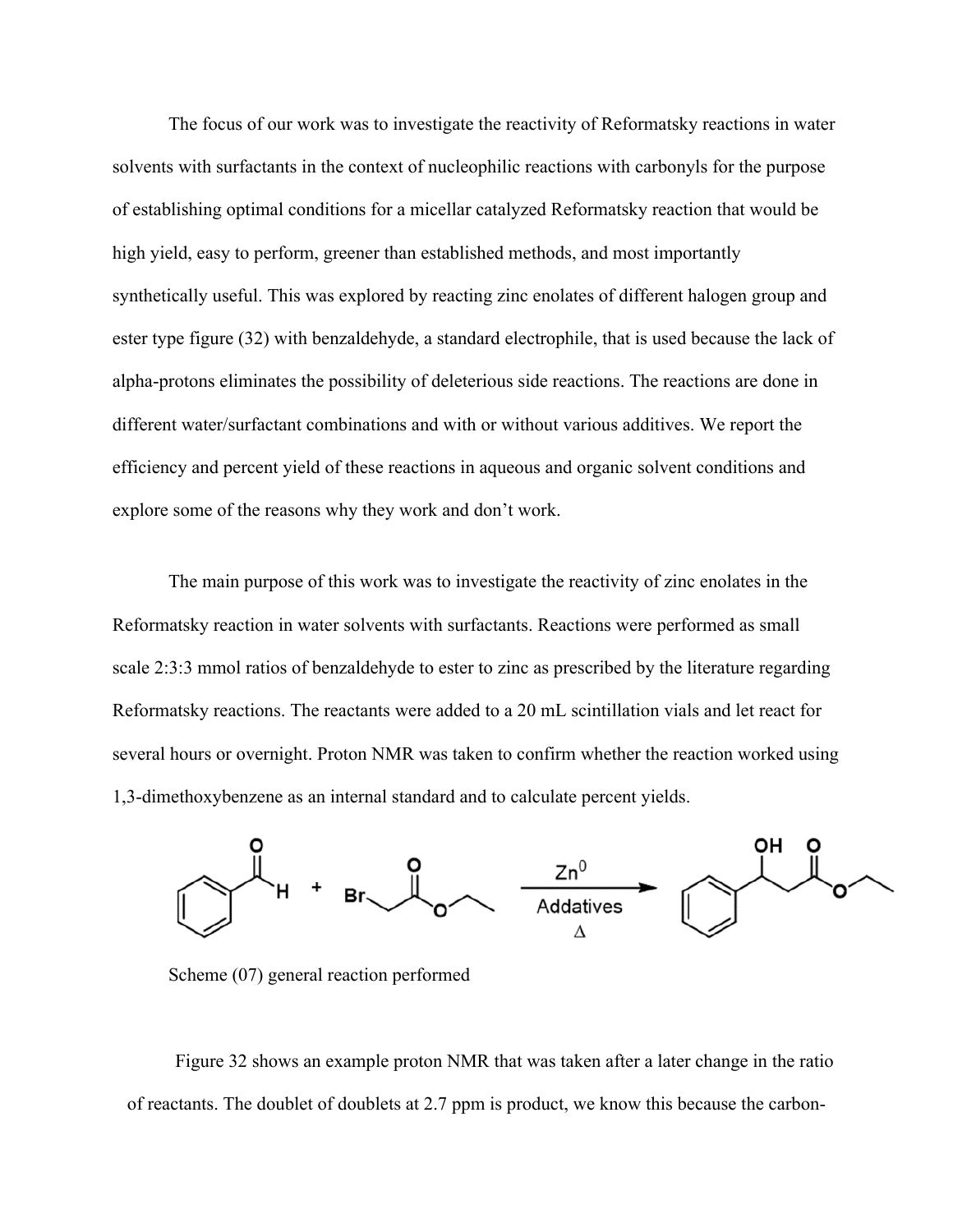carbon bond formation leads to diastereotopic carbon center between the alpha position of the Reformatsky reagent and the carbonyl of the benzaldehyde giving us the doublet of doublets.

The large peak at 3.8 ppm is the methoxy peak of the 1,3-dimethoxybenzene, using simple

calculations percent yield was calculated.



Figure (32) (NMR from Reformatsky reaction with inverted stoichiometry)

Reactions were done in a combination of water with either an octanoic acid/octanol mixture or tocopherol, a vitamin E derivative as the surfactant. The idea to use tocopherol as a surfactant came from (9,10) in which Lipshutz and coworkers use another vitamin E derivative as a surfactant in palladium couplings. Vitamin E derivatives make sense as a source of surfactants because vitamin E is a fat soluble vitamin that acts a radical scavenger, and is amphipathic. The idea for the octanoic acid came from (11) in which Buchwald and coworkers use octanoic acid as a surfactant for Negishi style cross couplings in water. Again octanoic acid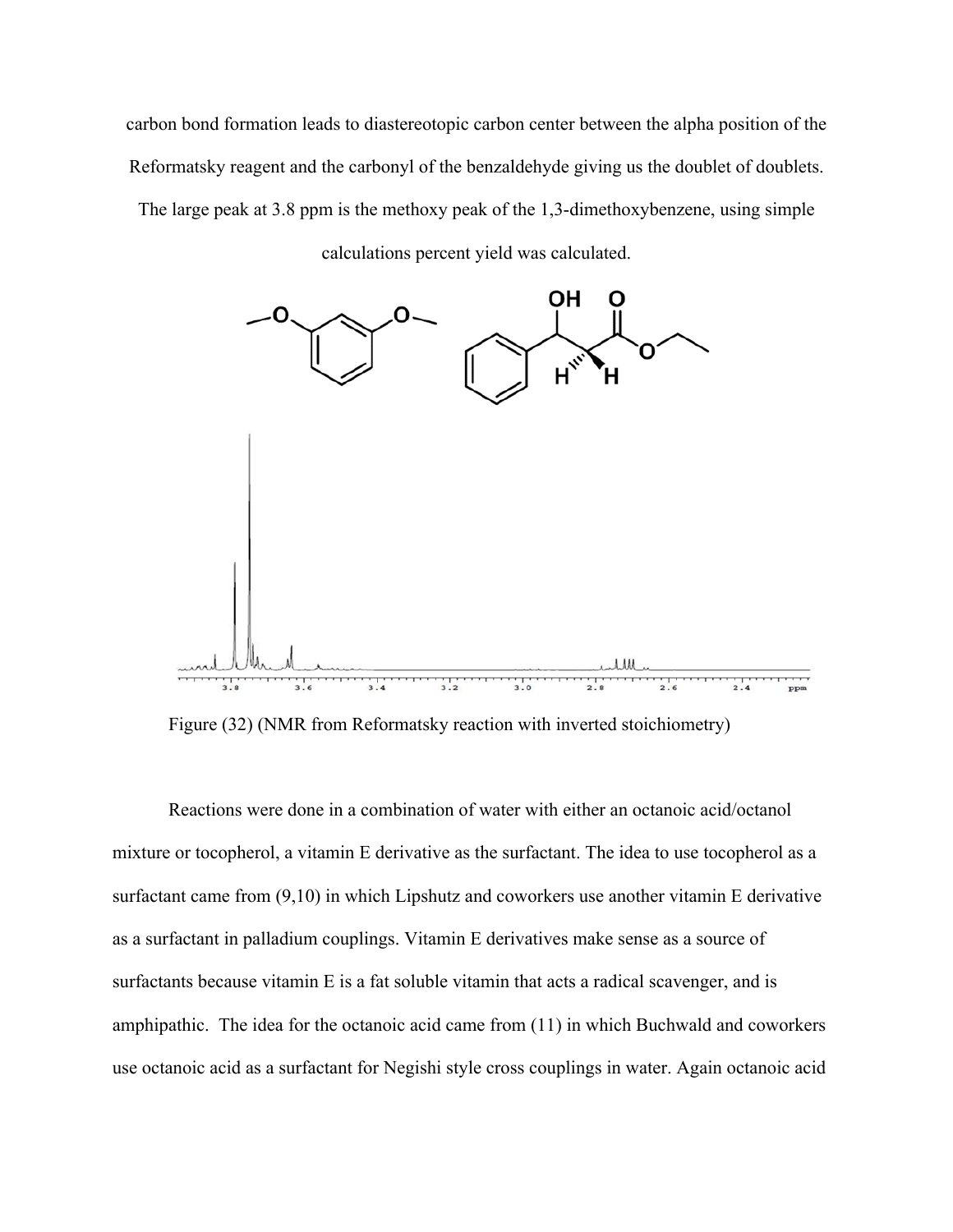makes sense because it is amphipathic and naturally occurring. Control trials were done in methyl THF a relatively clean organic solvent derived from corn. All solvents and surfactants were purchased.

 It was found that none of the surfactants worked except for a few good trials of the octanoic acid/octanol combination which had a 53% yield. Subsequent trials were conducted in other surfactants and methyl THF and none had percent yields above 10%.



Figure (31) (surfactants and solvents used)

In addition to changes to solvent/surfactant we made changes to the halogen in the alpha position, between chlorine and bromine, and changes to the ester group between ethyl and tertbutyl were also conducted. All reactants were purchased. The tert-butyl ester should theoretically be more soluble inside the micelle than the water. However, it was found that besides a few good initial results no changes to halogen type or ester group lead to an increase in percent yield.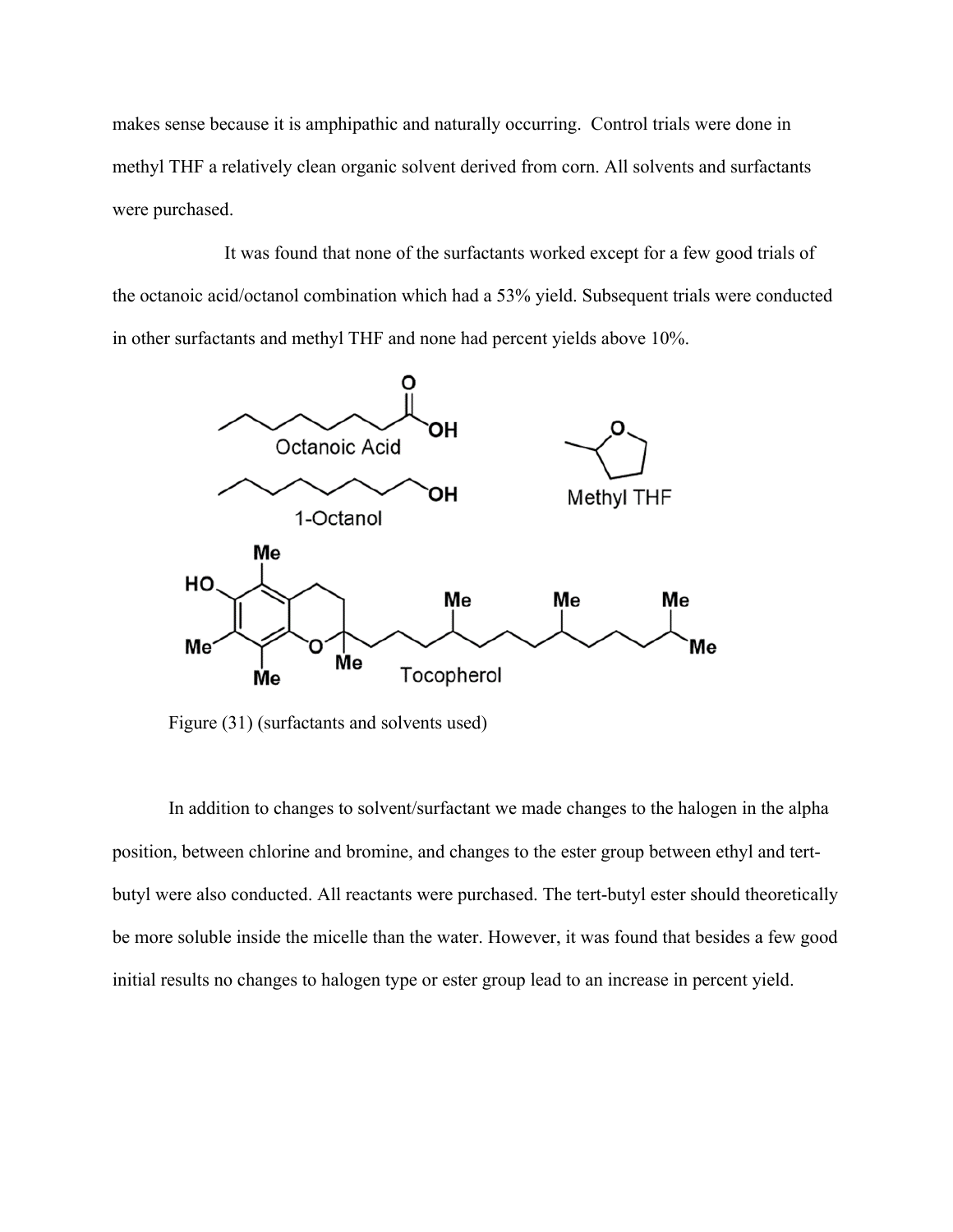

Figure (32) (esters used)

Reactions were also done with or without a variety of additives including: N,N,N,Ntetramethylethylenediamine, Trimethylsilyl chloride, and ammonium chloride. The TMSCl acts as a Lewis acid and should help the formation of the cyclic intermediate that undergoes the actual reaction. However, it was found that when TMSCl was added there was no conclusive increase or decrease in the percent yield. It should be noted that TMSCl was only ever added to the reactions when they were conducted in methyl THF, it is possible that the right Lewis acid could make the reaction work as there is sound bases as to why a Lewis acid would catalyze the reaction.

TMEDA and ammonium chloride should work as chelating ligands to the zinc to help its oxidative addition to the carbon-halogen bond. TMEDA was used for a similar purpose by Lipshutz in (8,9) and was shown to improve yields in both cases. In our work TMEDA had no effect when used in a water/surfactant mixture and saw a slight decrees in percent yield when used in methyl THF. All percent yields where below 10%. NH4Cl was used in some aqueous trials in place of TMEDA, this was done theorizing that the NH4Cl would complex to the zinc just the same as TMEDA does. A slight improvement was seen when NH4Cl was used but all trials were below 10% yield.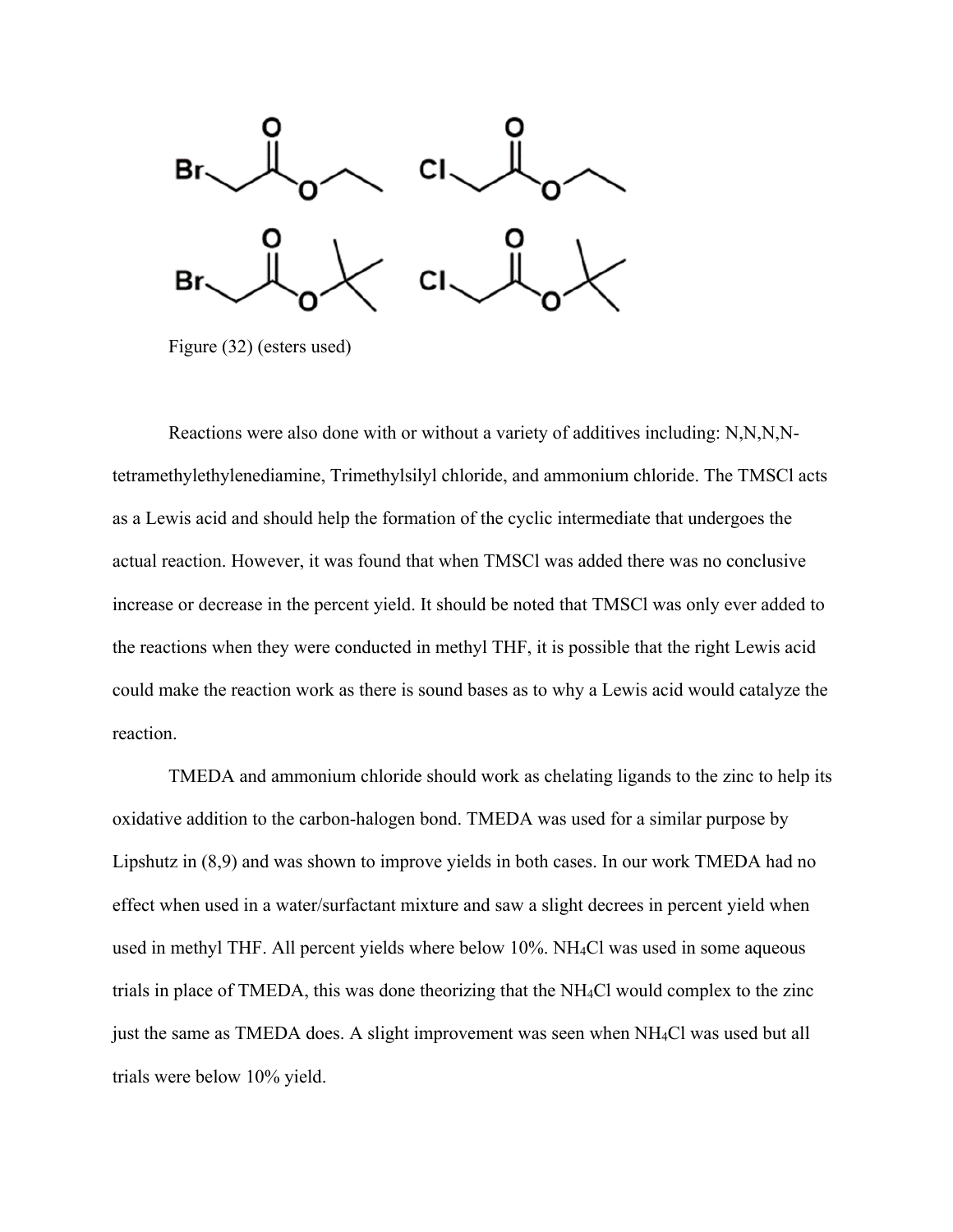

Figure (33)

Results were gathered by proton NMR and percent yields calculated results are summarized in the table below, it should be noted that there were significant problems with reproducibility after the initial good trial of the bromo, ethyl Reformatky in the octanol/octanoic acid combination. It was found that none of the additives had a significant effect on percent yield, although ammonium chloride did increase it by a few points, percent yields were consistently below 10%. It was found that changing the halogen from bromine to chlorine caused a small drop in % yield but consistently below 10%. Changing the ester group did also did nothing to change percent yield and all percent yields from the tert-butyl esters were below 10%. Despite initial results all trials done in octanoic acid/octanol and tocopherol saw percent yields below 10%. Even control trials conducted in methyl THF saw yields below 10% regardless of halogen type, ester group, or additives.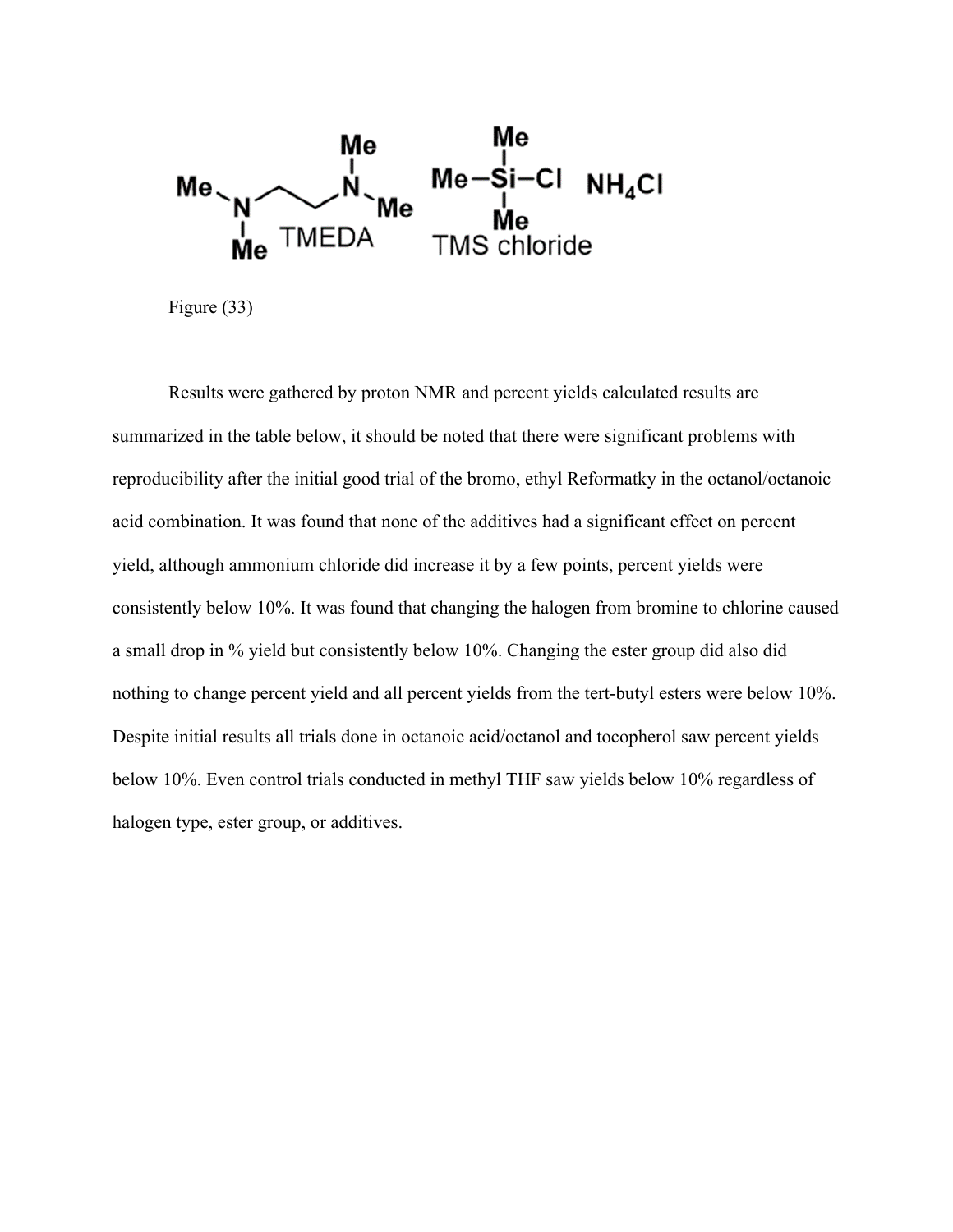| Solvent                  | Enolate   | Ester   | Ratio | Yield |
|--------------------------|-----------|---------|-------|-------|
| Octanoic<br>Acid/octanol | Br        | ethyl   | 2:3:3 | 53%   |
| Octanoic<br>Acid/octanol | Cl        | ethyl   | 2:3:3 | 10%   |
| Methyl THF               | Br        | ethyl   | 2:3:3 | 10%   |
| Methyl THF               | Cl        | ethyl   | 2:3:3 | 10%   |
| Methyl THF               | <b>Br</b> | t-Butyl | 2:3:3 | 10%   |
| Methyl THF               | Cl        | t-Butyl | 2:3:3 | 10%   |
| Methyl THF               | <b>Br</b> | ethyl   | 3:2:2 | 30%   |

Figure (34) (table)

 The one change made that did have a positive effect on the percent yield was the ratio of reactants. Most literature sources have the reactants in a 2:3:3 ratio, of benzaldehyde, zinc, and ester. However, when the reaction was performed in a 3:2:2 ratio of benzaldehyde in excess relative to the ester and the zinc it was found that it had a significantly higher yield, increasing from below to 30%. Further trials have to be conducted as to why this may be the case and what additives and reaction conditions can be optimized to raise the yield further.

# **Conclusions**

Data gathered was inconsistent and despite numerous trials we were unable to get the same initial results. Most reactions performed has yields that were below 10% and despite trying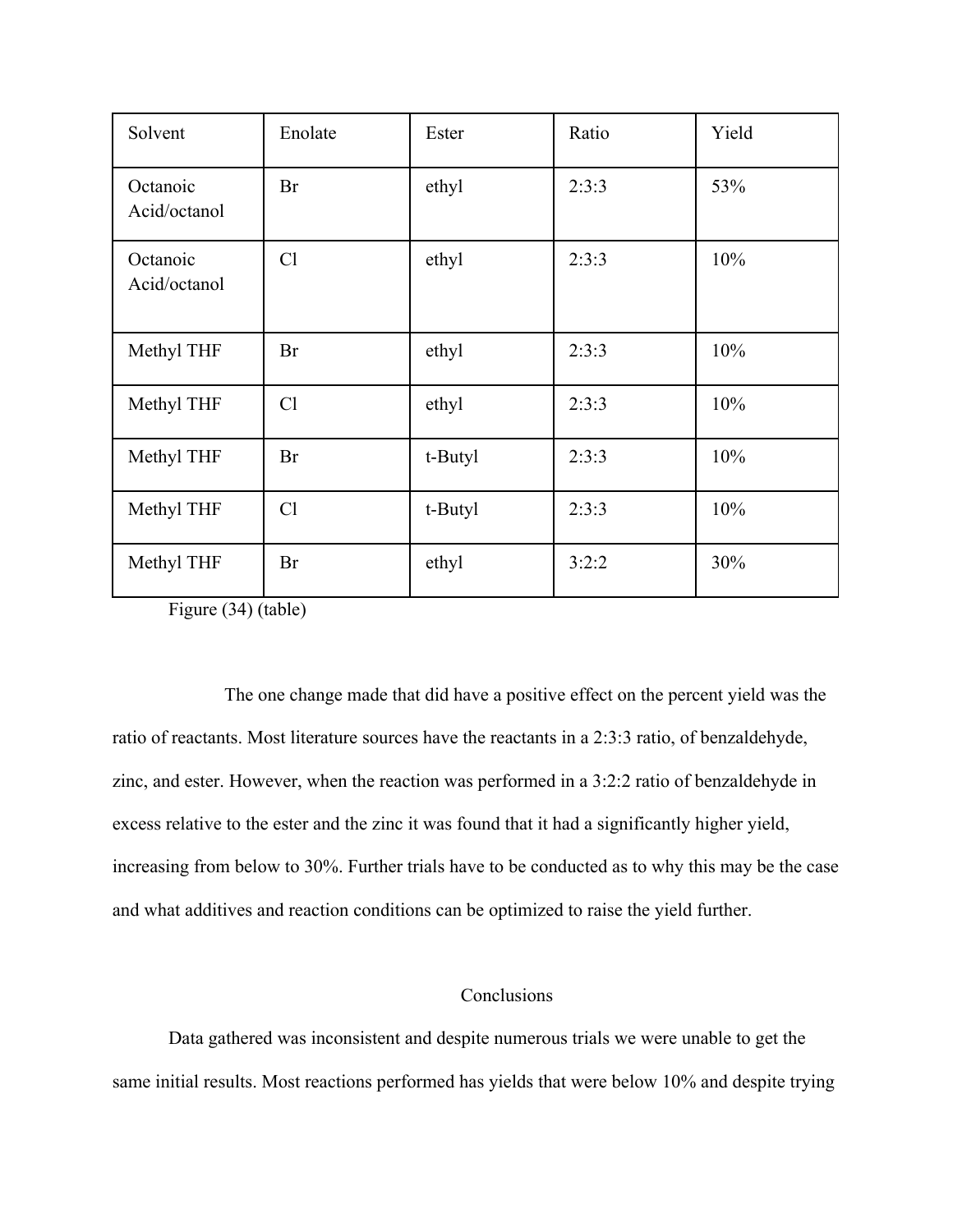several things nothing really changed the yield except the ratio change at the end. Reformatsky reagents in water solvents are not an efficient way of making carbon-carbon bonds and more work will be needed to establish a method for using zinc enolates in water solvents if it is possible at all.

Future work will focus on the use of photoredox catalysts to affect carbon-carbon bond formation, based on the work of MacMillan, as an efficient way of making the alpha-aryl structure that had eluded us in past work. Work has already begun on this avenue of research but there is nothing of significance to report yet.

#### Acknowledgements

I would like to thank the entire Roanoke College Department of Chemistry,

especially Dr. Brenzovich for constant guidance and motivation throughout the course of the project and Dr. Keithley for organizing the summer research program. I would also like to thank the Roanoke College Honors program for funding and support throughout.

#### References and Works Cited

- 1. Bäckvall, J.-E. *The Royal Swedish Academy of Sciences* **2010**.
- 2. *Organometallics in Synthesis A manual* , 2nd ed.; Schlosser, M., Ed.; Johnson Wiley & Sons : Chichester, England , 2002
- 3. Hartwig, J. F.; Ge, S.; Hama, T.; The Journal of Organic Chemistry **2013**, 8250– 8264.
- 4. Feng , Y.-S. *Tetrahedron* **2012**, 2113–2120.
- 5. Shang, R. *Communications* **2011**, 4470–4474.
- 6. Darensbourg, D. J.; Holtcamp, M.W.; Khandelwal, B.; Klausmeyer, K.K.; Reibenspies, J.J. *Inorg. Chem***1994**, 2389–2398.
- 7. Wade, L. G. *Organic Chemistry* , 8th ed.; Pearson.
- 8. Lipshultz, B. H.; Duplais , C.; Krasovsky , A. *Organometallics* **2011**, 6090– 6097.
- 9. Lipshultz, B. H.; Krasovskiy, A.; Duplais , C. *JACS communications* **2009**, *131*, 15592–15593.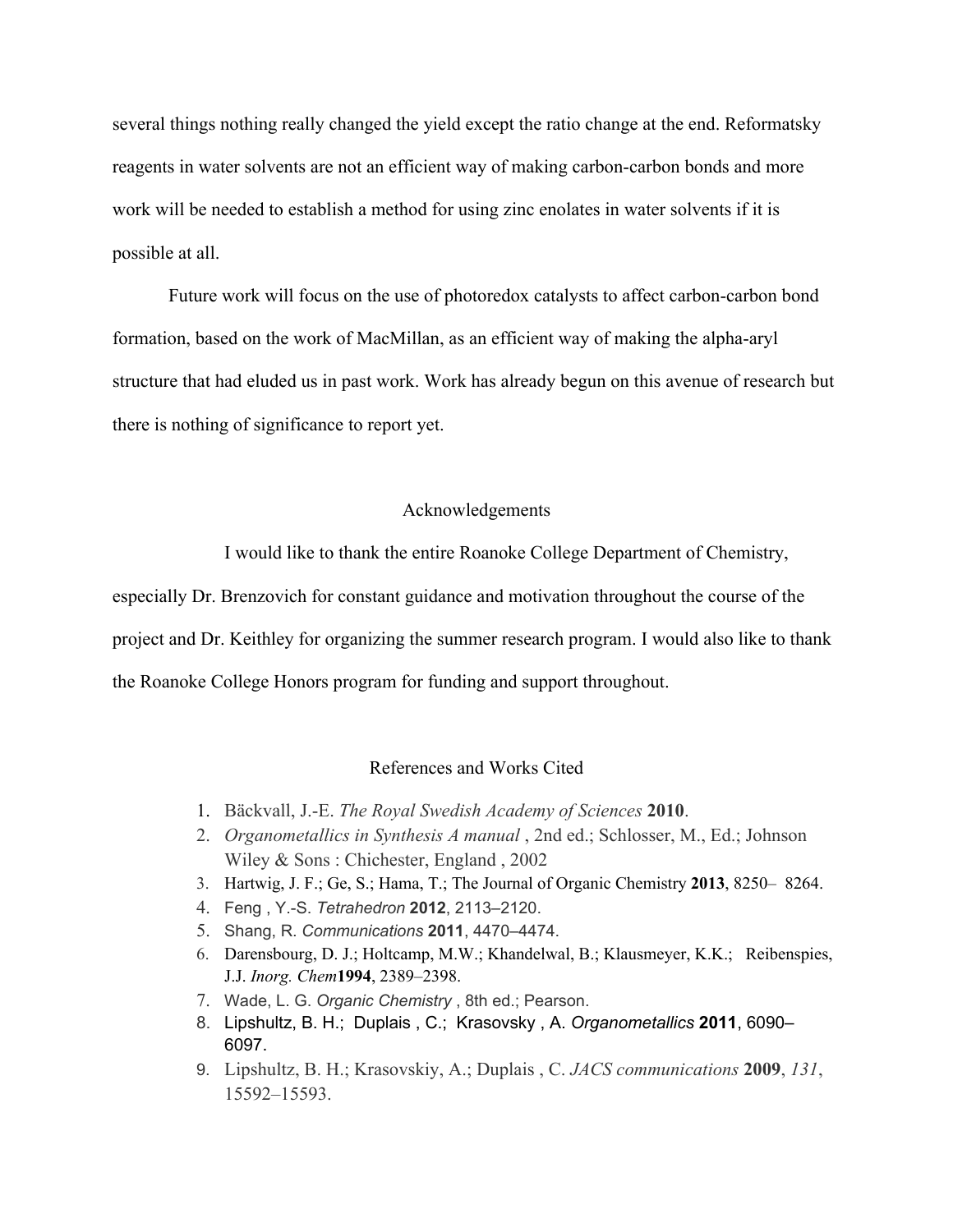- 10. Lipshultz, B. H.; Huang, S.; Leong, W. W. Y.; Zhong , G.; Isley, N. A. *JACS communications* **2012**, *134*, 19985–19988.
- 11. Buchwald, S. L.; Bhonde , V. R.; O'Neill , B. T. *Angewandte Chemie* **2015**, *55*, 1849–1853.
- 12. Christensen, K. UCLA chemistry professor loses fellowship over fatal lab fire http://www.latimes.com/local/california/la-me-harran-ucla-20151223-story.html (accessed Apr 26, 2018).
- 13. MacMillan, D. W. C.; Chu, L.; Lipshultz, J. M. *Angewandte Chemie* **2015**, *54*, 7929–7933.
- 14. MacMillan, D. W. C.; Johnston , C. P.; Smith, R. T.; Allmendinger, S. *Nature* **2016**, *536*, 322–325.

# Methods and Materials

Synthesis of Potassium salts for the palladium reaction

Ethyl ester salt - A molar equivalent of KOH in ethanol was mixed with a solution of diethyl malonate 6 ml .04 mol. in ethanol and was let stir for several minutes. The mixture was then chilled on ice for 15 minutes and filtered using a buchner funnel. The remaining white lumpy powder was than washed with diethyl ether and then dried using a vacuum pump for several hours.

+ KOH -EtOH

Scheme (06) Ester salt synthesis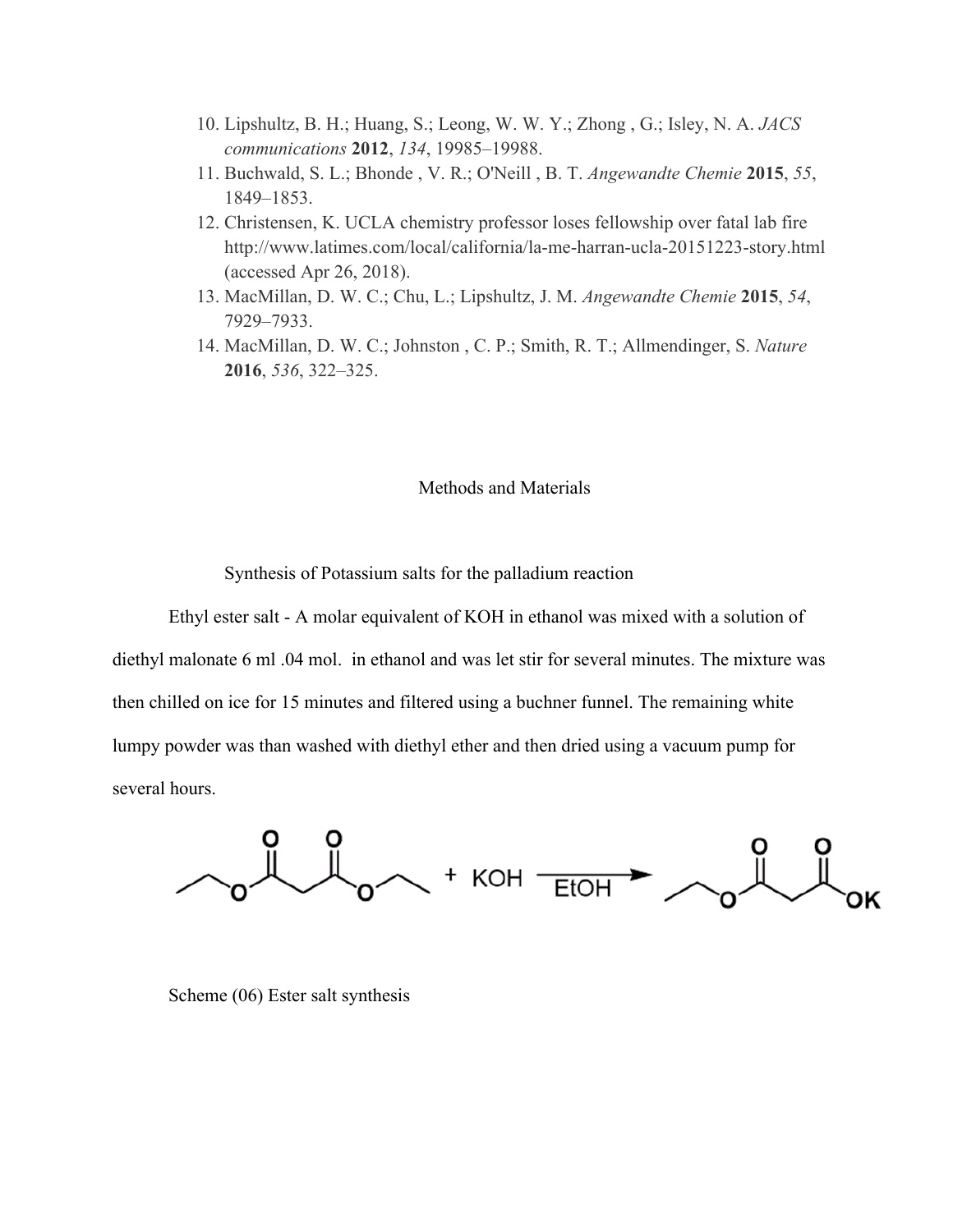Benzyl ester salt - It should be noted that this procedure was not always effective when scaled up and the ester would hydrolyze back into starting materials. A 1:2 mixture of meldrum's acid and benzyl alcohol was mixed in 20ml of toluene and stirred with heat overnight. 20 ml of ethyl acetate are added and then extracted using sodium carbonate. The organic layer was then acidified with concentrated HCl until red on litmus paper. This was then dissolved in ethyl acetate and sodium carbonate was used to extract. It is then washed with ethyl acetate and rotovapped. Ttered the material was then dissolved in ethanol and mixed with KOH in ethanol and filtered and dried.



Scheme (07) Benzyl ester salt synthesis

Phosphonate salt - The phosphonate starting material triethyl phosphonoacetate was mixed with 101 molar percent NaOH and dissolved in water and let stir at room temperature overnight. It was then acidified with 1M HCl and extracted with CH2Cl2 and rotovaped. A colorless oil is formed which is consistent with the literature. The potassium salt was then arrived at using the same procedure as the other salts.

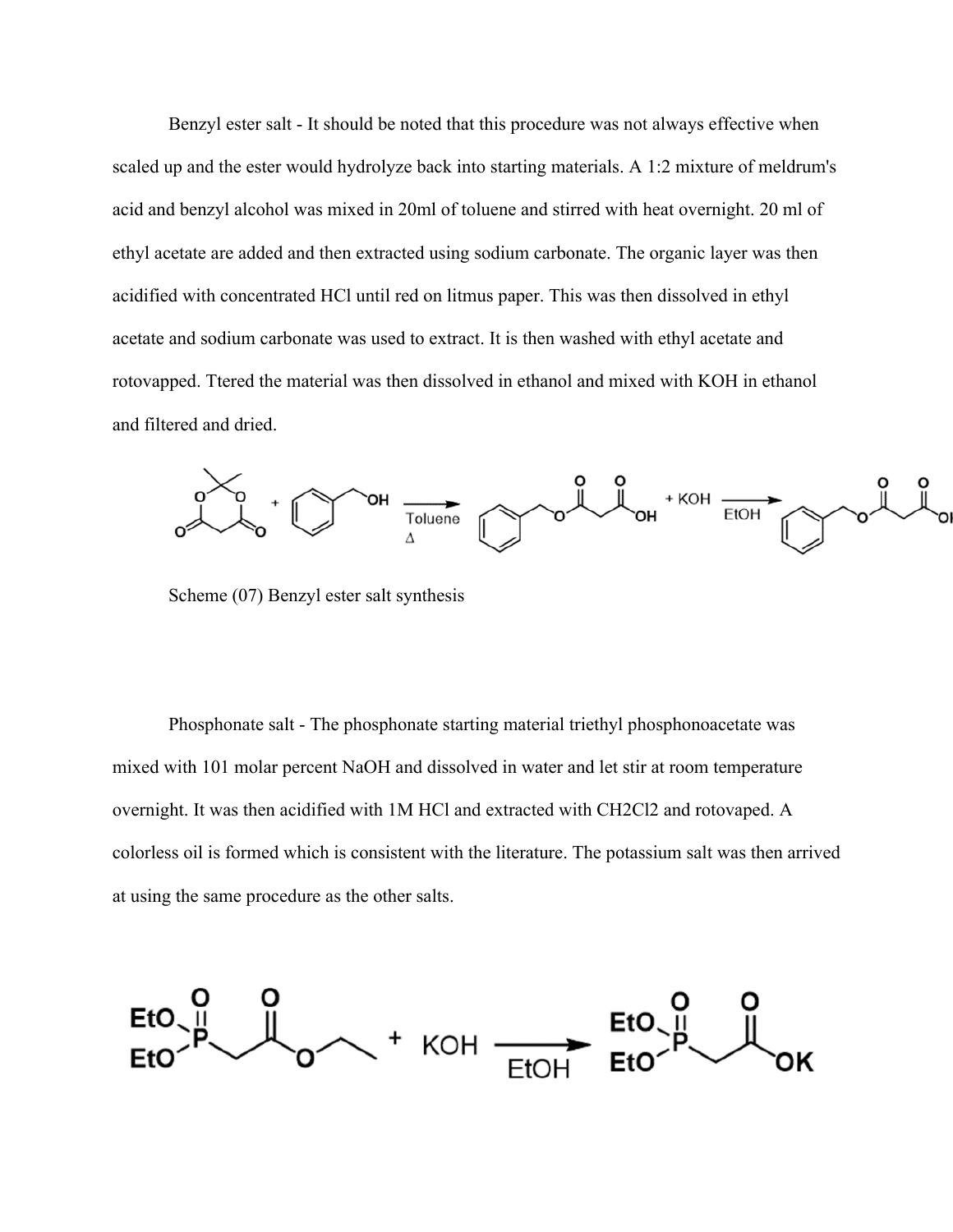Scheme (08) Phosphonate synthesis

Sulfone/Sulfoxide salt - 5 grams of the starting material 2-phenylthio acetic acid are dissolved in 8 ml of glacial acetic acid and 7ml of hydrogen peroxide. And let stir at room temperature for 2 hours. 1 gram of this was then dissolved in ethanol and a molar equivalent of KOH is dissolved in ethanol then mixed. This is then cooled over ice and filtered, washed with diethyl ether, and dried under vacuum for several hours. Note that the first time this was done slightly used hydrogen peroxide was used and initial this yielded the sulfoxide which is the incomplete oxidation product.



Scheme (09) Sulfone/sulfoxide synthesis

Palladium reactions - palladium reaction are done under reflux and under a nitrogen environment. Approximately 1 gram of starting material is used followed by 1.5 mol% of palladium and 6 mol% of the ligand being used, as well as 10-20 mol% of the internal standard, meta dinitrobenzene. These solid/powders are then put under vacuum for 1-2 hours. The container was then backfilled with nitrogen gas and 1 mol equiv of 4 chlorotoluene and 2 ml of xylene solvent are inserted through a septum cap. The mixture was then put on a heating block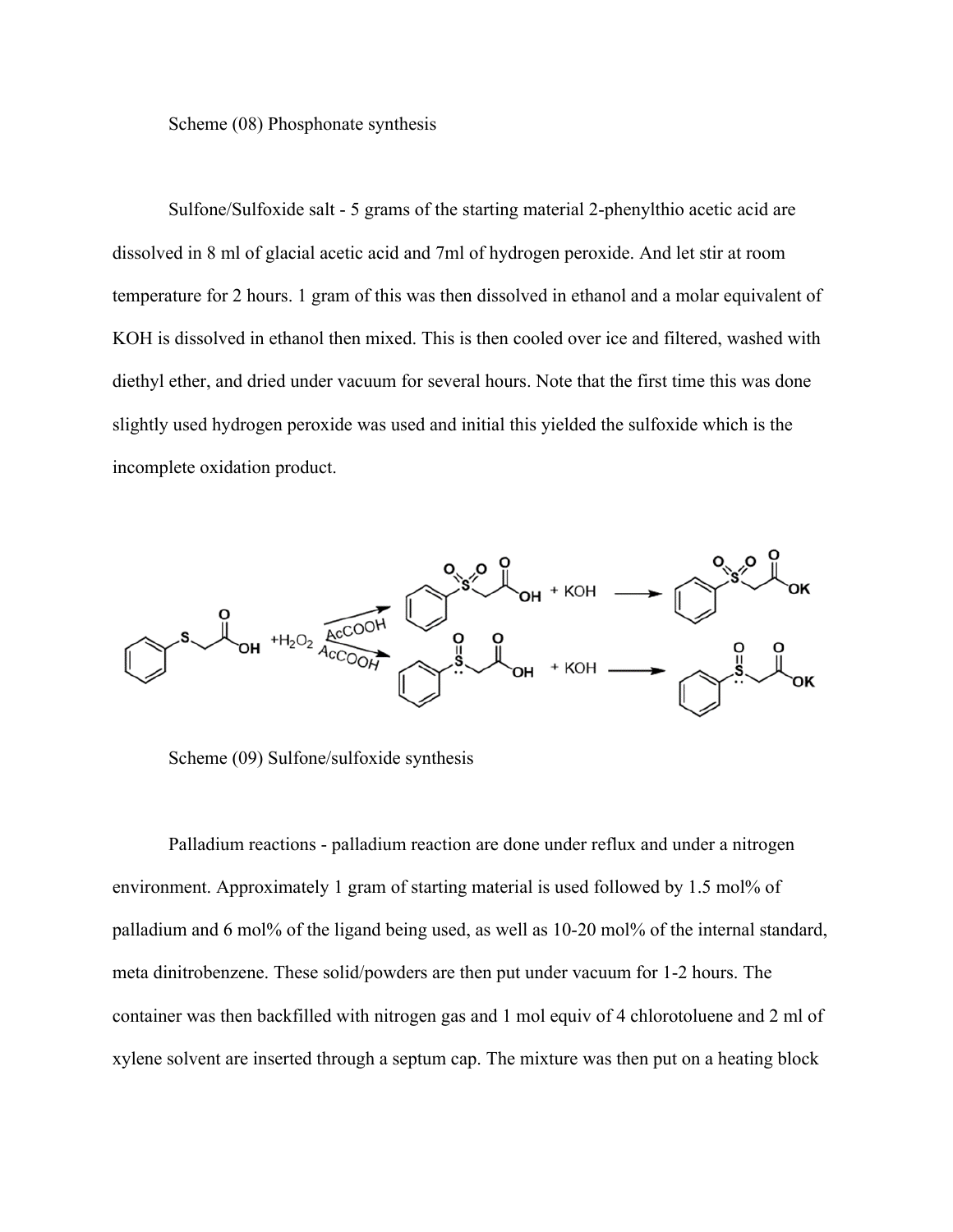that is already set to the desired temperature and let stir overnight, being checked periodically to ensure that the temperature is right.



Scheme (10) Pd reaction

Kinetics - Kinetic trials were done using the acid form of the benzyl ester salt and using para dichlorobenzene as the internal standard rather than meta dinitrobenzene. Approximately .1 grams of starting material and approximately .075 grams of internal standard were used. The solvent was para xylene unless otherwise specified. The reaction was conducted in a round bottom flask and under reflux for trials conducted at 140 degrees celsius. Aliquots were taken at the beginning and every half hour for the first 2 or 3 time points and then taken every hour. Aliquots of approximately .1 ml were taken and worked up in 1 ml of hexanes and 1 ml of sodium carbonate with the water layer being removed quickly after. Measurements were taken using gas chromatography.

# Safety Assignment

This project is an investigation of palladium coupling reactions with halo-benzenes and carboxylates, as well as palladium catalyzed decarboxylations of carboxylate salts with varying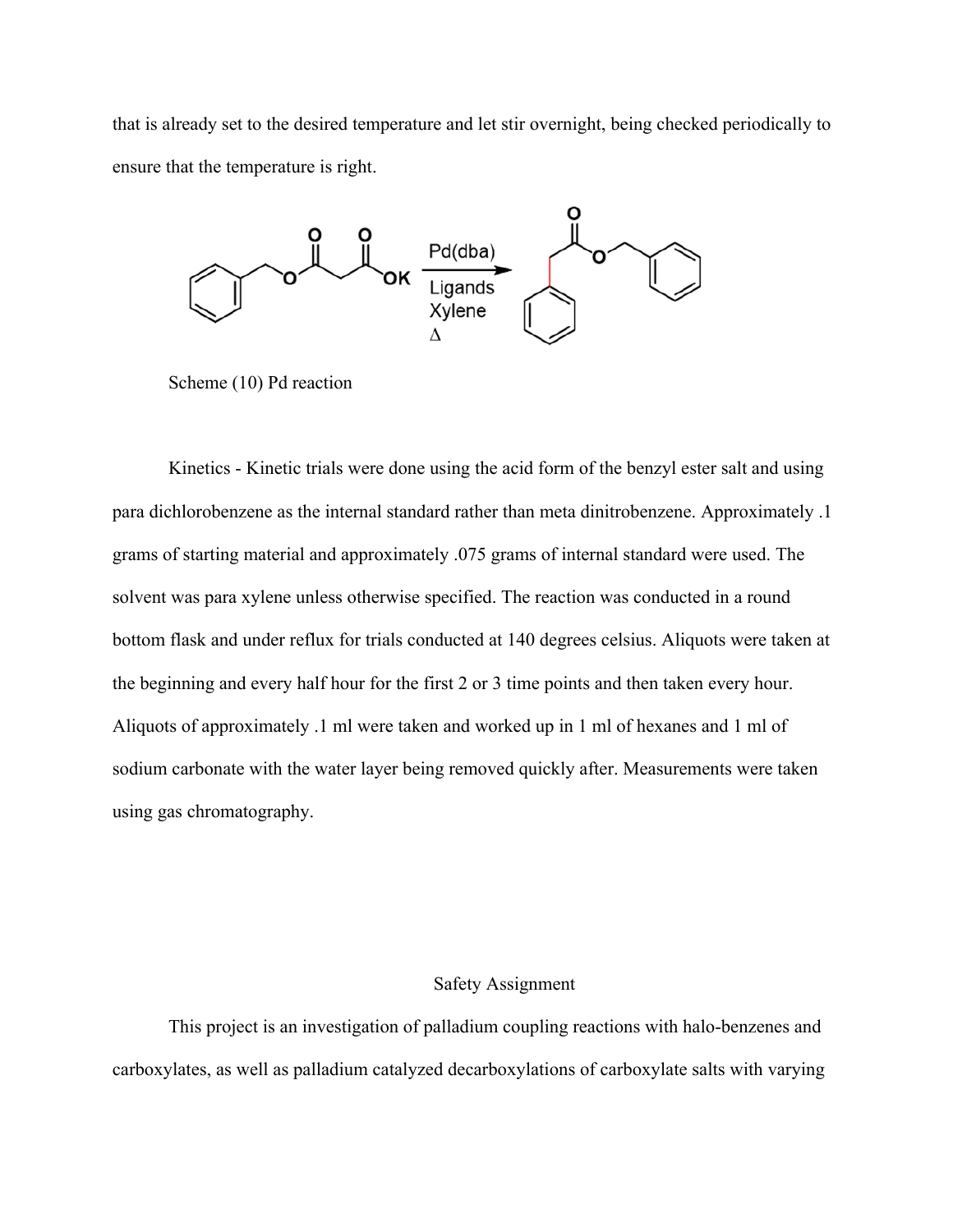electron withdrawing groups. The project may change focus to carboxylic acid decarboxylation rather than carboxylate decarboxylation. The purpose being to determine the effectiveness of the process on varying electron withdrawing groups and to better understand the kinetics of the palladium catalyzed decarboxylation product.

Chemicals:

Pd2(dba)3 - The main source of palladium in the reactions being conducted is

Pd2(dba)3. The Pd acts as a catalyst for the reaction and the (dba)is a neutral ligand that keeps the Pd as Pd0 to ensure its usefulness in the reaction.

MW - 915.72, Black powder.

Should be stored in proper container, will degrade on contact with the air.

Sigma Aldrich recommends gloves be worn.

Triethyl phosphonoacetate - A starting material in making the phosphonate salts and their carboxylic acid derivatives.

MW - C8H17O5P, Clear liquid at RT,

Should be stored in proper bottle, is flammable.

Chemical should only be disposed of in proper waste container.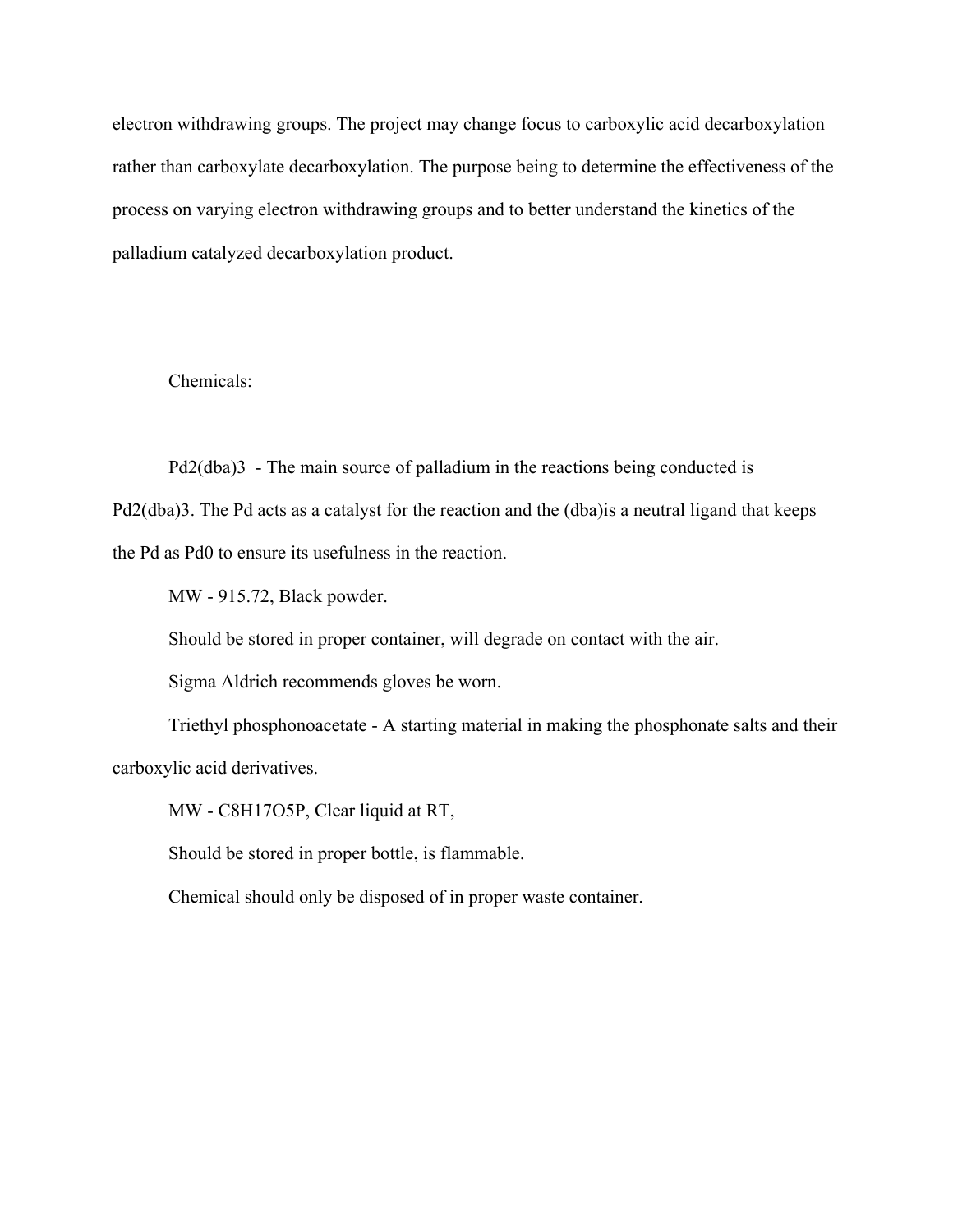HCl - Hydrochloric acid is a strong mineral acid used to hydrolyze during separation and purification while synthesizing substrates for the main palladium reaction

MW - 36.46, clear liquid at RT,

Concentrated HCl should only be stored in the acid cabinets in the stockroom and should always be transported in an acid bucket. It should only be worked with in the flame hood and should be returned to the acid cabinet when finished.

HCl is a strong acid and an extreme health hazard causing skin, eye, and respiratory irritation. Gloves and lab coat should be worn at all times.

Ethyl acetate - USed as a solvent

MW - 88.11, Chemical Formula - C4H8O2 Clear liquid at RT

5 liter bottle should be kept in flame cabinet. Squirt bottle can be kept out.

Ethyl acetate is flammable and can cause skin, eye, and respiratory irritation.

Hexanes - Used as solvent

MW - 86.18, Chemical Formula - C6H14, Clear liquid at RT Should be stored in flame cabinet when not in use. Gloves and lab coat should be worn. Extremely flammable liquid and vapor, can cause skin, eye, and respiratory irritation.

Acetone - Used to clean glassware

MW - 58.08, Chemical Formula - (CH3)2CO, clear liquid at RT

5 liter bottle should be stored in flame cabinet, squirt bottles for cleaning can be left out.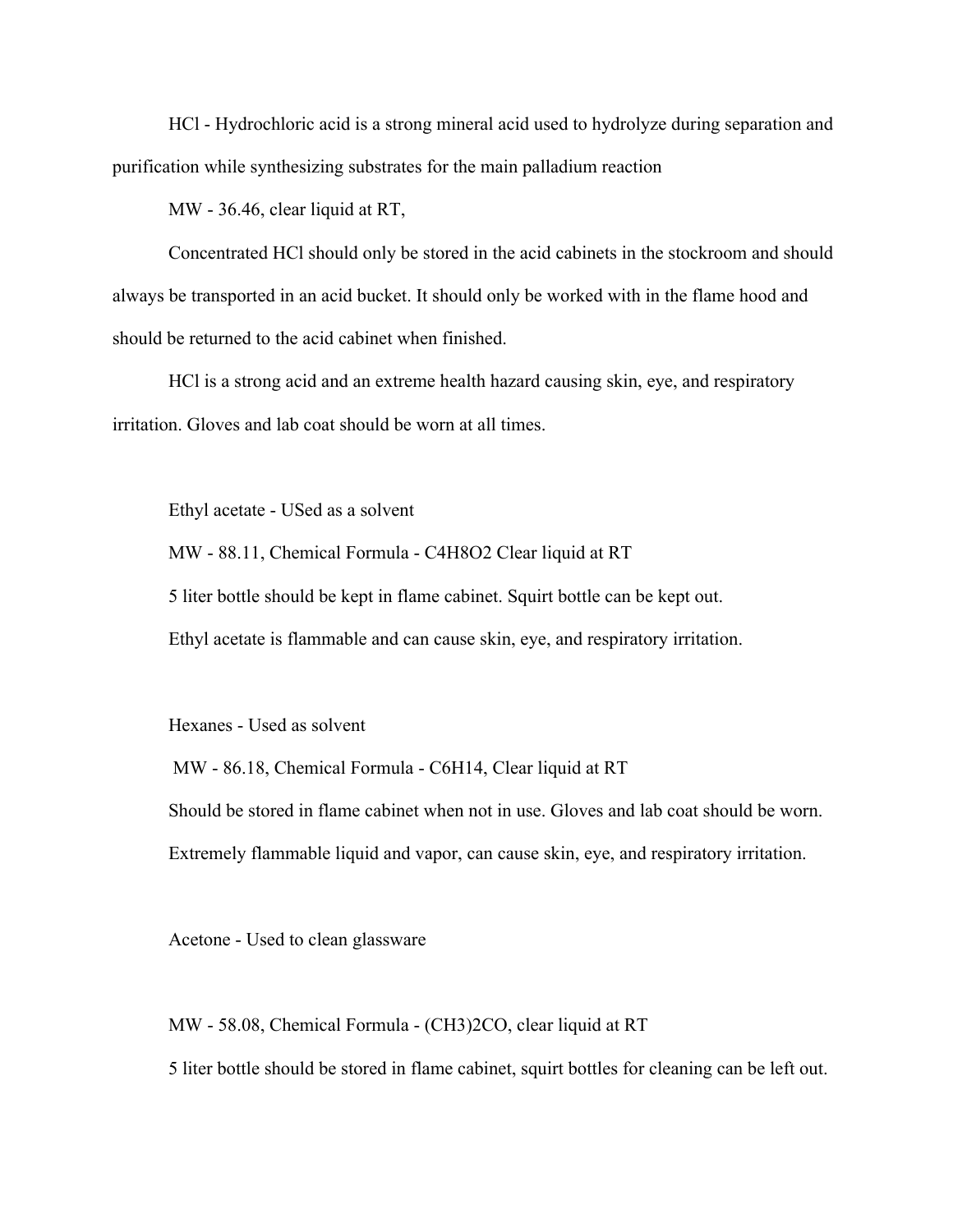Highly flammable. Recommended that gloves be worn when handling but health effects take years to accumulate for skin exposure.

Toluene - Used as a solvent

MW - 92.14, Chemical formula -C6H5CH3, Clear liquid at RT

5 liter bottle should be stored in flame cabinet.

Highly flammable. Highly toxic. Can cause skin, eye, respiratory irritation.

Dichloromethane - Used as a solvent

MW - 84.93, Chemical formula - CH2Cl2 Clear liquid at RT

Should be stored in flame cabinet and used in fume hood.

Flammable and toxic. Can cause skin, eye, and respiratory irritation. Cancer suspect agent.

Chloroform - Used as solvent/ NMR solvent.

MW - 119.38, Chemical formula - CHCl3 , Clear liquid at RT

Large bottle should be stored in flame cabinet. Small bottle for NMR can be kep out.

Flammable, Can cause skin, eye, and respiratory irritation. Cancer suspect agent.

NaOH - Used as a base

MW - 40, Chemical Formula - NaOH, White solid at RT. Often dissolved in water. Should be stored in container and kept in stockroom. Gloves should be worn.

Strong base, can cause skin, eye, and respiratory iirritation. Combusts with certain organic materials.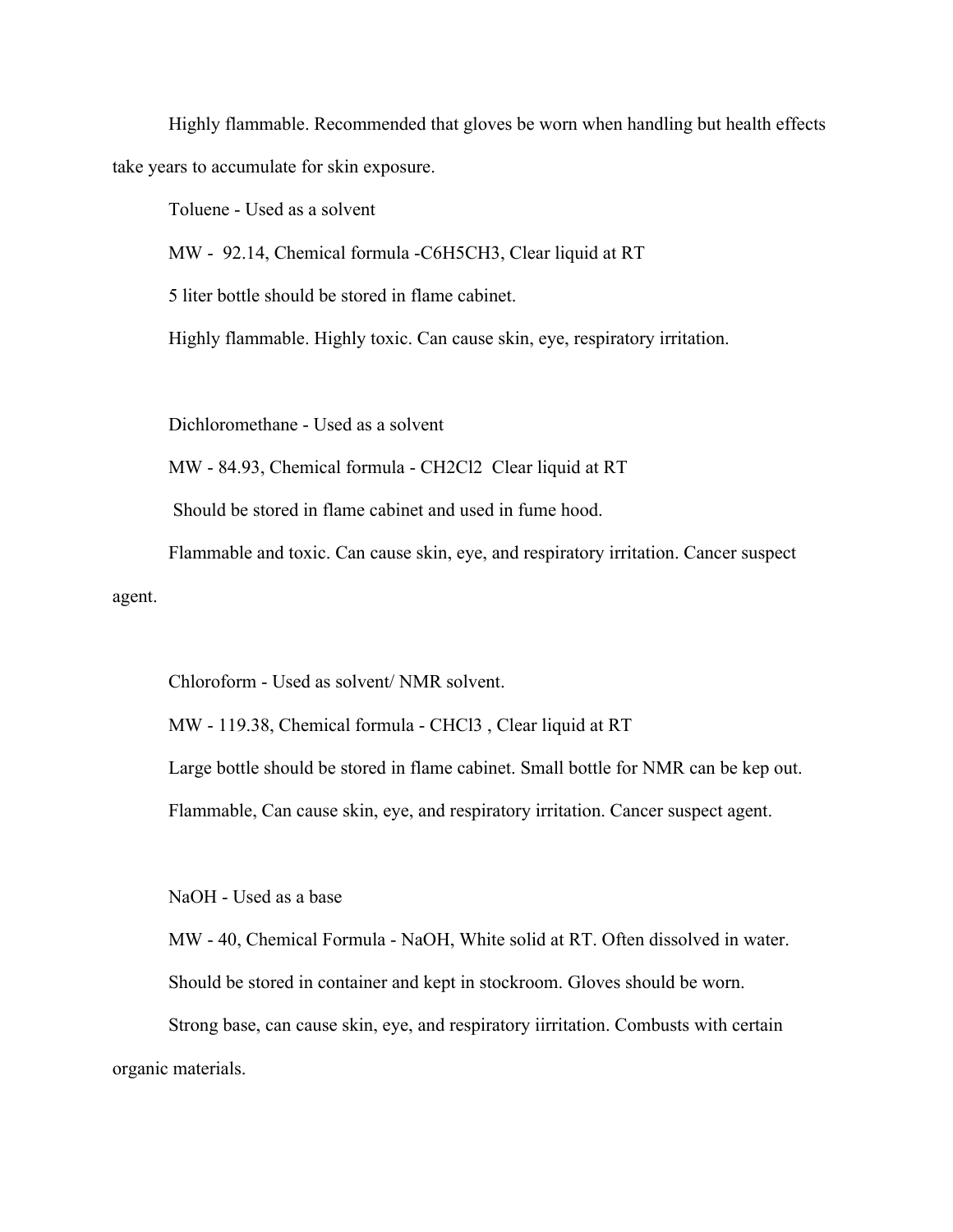Na2CO3 - Used as a base for extracting.

MW - 105.98, White powder at RT, often dissolved in water.

Should be kept in proper container and solutions can be kept in plastic bottles.

Strong base. Can cause skin irritation.

Ethanol - Used as a solvent

MW 46.07, Chemical formula - C2H5OH, CLear liquid at RT

Should be kept in flame cabinet when not in use.

Highly flammable. Toxic if ingested. Can cause skin and eye irritation.

DMSO - used as an NMR solvent

MW - 84.17, Chemical formula -(CH3)2SO, Clear liquid

Should be kept in flame cabinet, though small bottle can be kept out when in use.

Flammable and toxic. Can cause skin, eye, and respiratory irritation.

Xylene - Used as a solvent. There are ortho, para, and meta variations though p is primarily used.

MW - 106.17, Chemical formula - C8H10 , Clear liquid at RT Should be kept in bottle, stored in flame cabinet. Gloves should be worn. Flammable and Toxic. Can cause skin, eye, respiratory irritation.

K2CO3 - Used as base when extracting MW - 132.1, white powder at RT, often in solution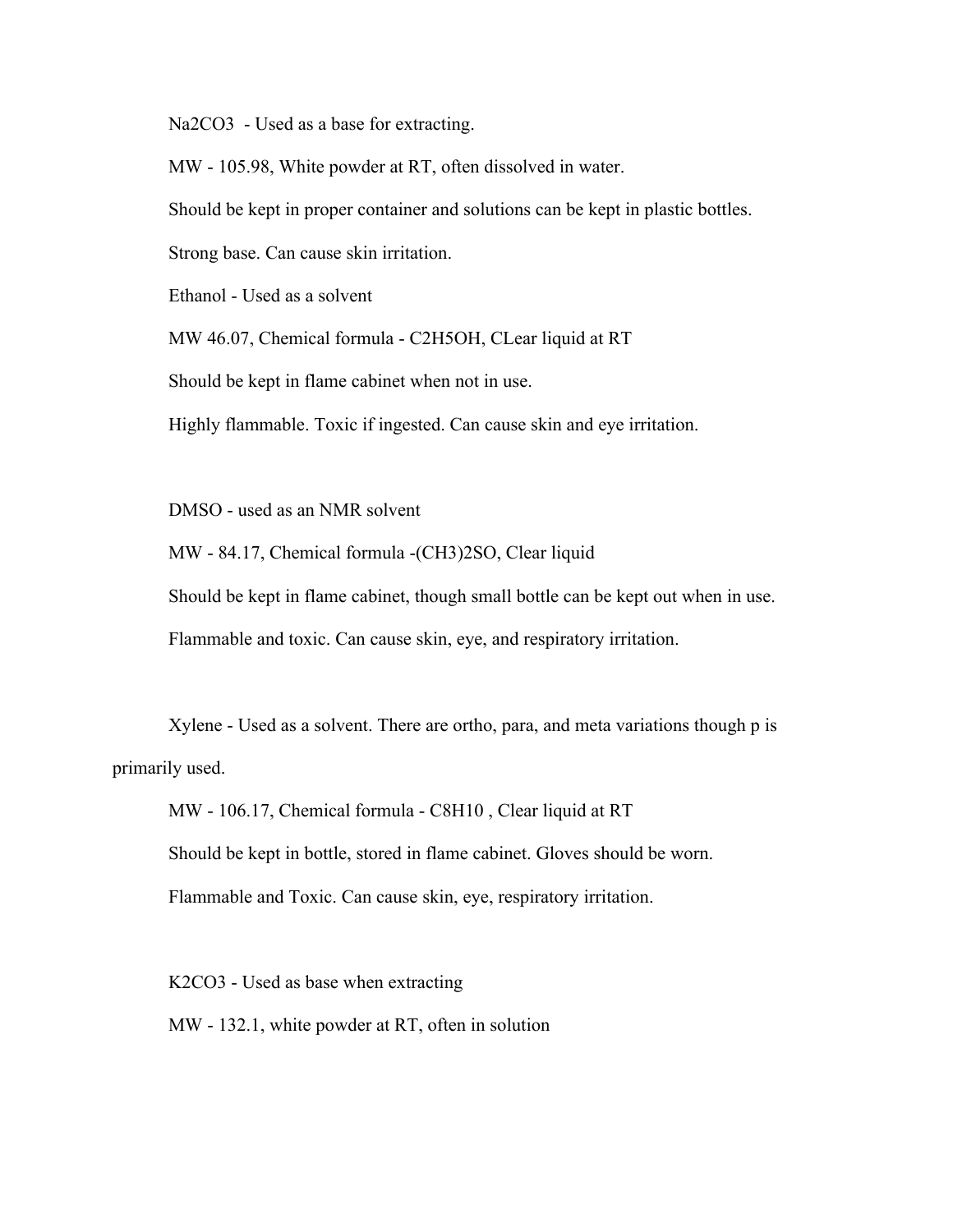Should be kept in bottle, in solution can be kept in plastic bottle. Stored in gen chem stock room.

Toxic. Gloves should be worn. Can cause skin, eye, respiratory irritation.

Hydrogen peroxide

MW - 34.01, Molecular formula - H2O2, Clear liquid at RT. Usually in 30% solution with water

Keep in proper bottle and cold when not in use.

Toxic. Potentially explosive at high concentrations. Use gloves and keep in fume hood.

Not flammable at usual concentrations.

Dibenzylmalonate

MW - 284.31, Molecular formula - C17H16O4, slightly yellow liquid at RT

Keep in proper bottle in flame cabinet

Flamablable. Cane cause skin, eye, respiratory irritation.

Phenylthioacetic acid

MW - 168.21, Molecular formula - C6H5SCH2 COOH, white/yellowish powder at RT Keep in proper container.

Can cause skin, eye, respiratory irritation.

P-chlorotoluene

MW - 126.58. Molecular formula - C7H7Cl, Clear liquid at RT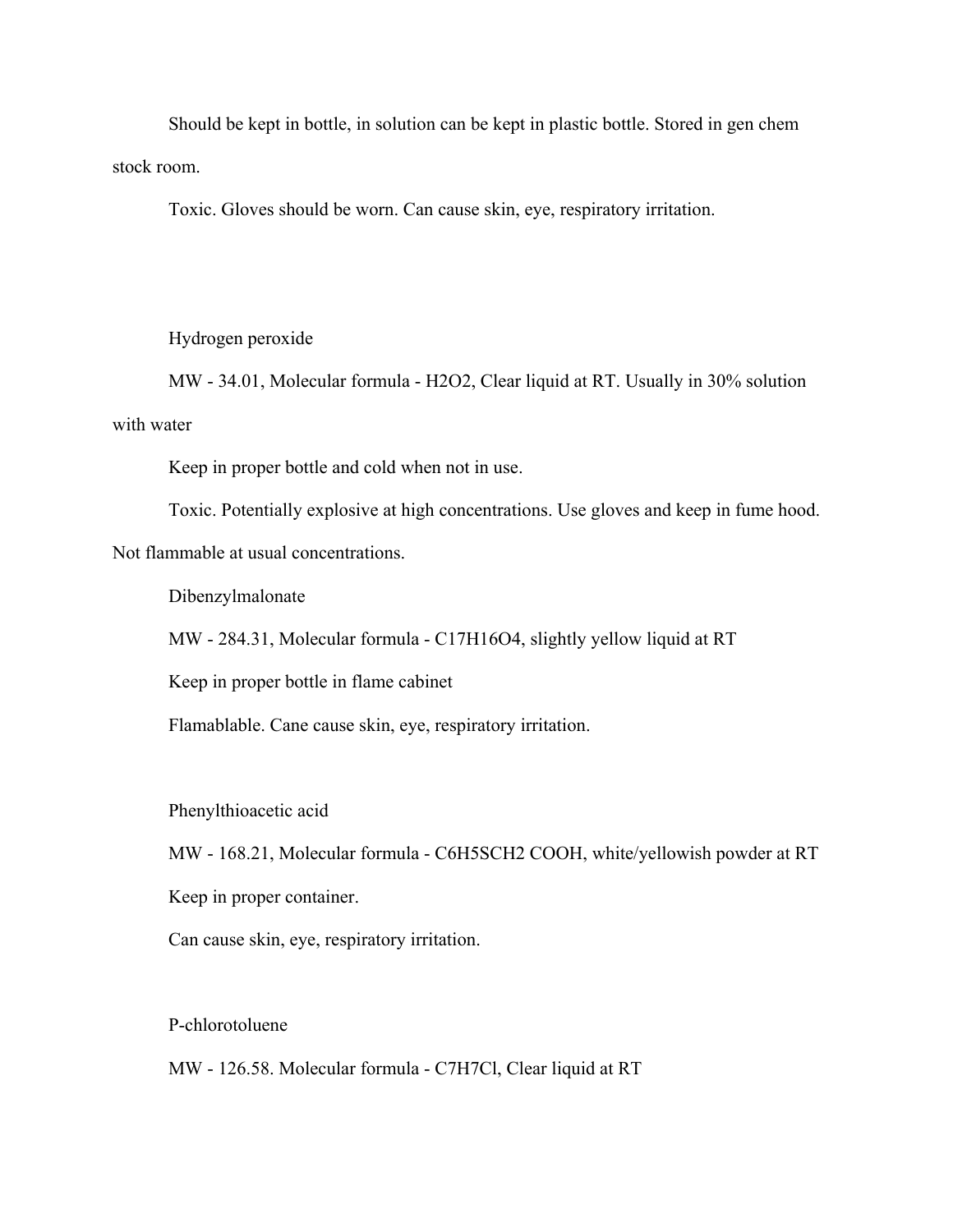Keep in container in flame cabinet

Flammable. Wear gloves. Can cause skin, eye, respiratory irritation.

Procedures and Techniques:

Schlenck line - The schlenck line involves vacuum and there is a danger of the glass imploding. A mask must be worn at all times to keep from getting glass in eye in the event of an implosion. The schlenck line is used to extract water and oxygen from reaction containers and to help pull solvent out of a reaction workup.

Extraction - Extraction is used to isolate and purify the products of my reactions. This often done using bases such as sodium carbonate and organic solvents such as ethyl acetate and dichloromethane.

Acidification - Part of the reaction I am doing requires the use of HCl to acidify a carboxylate into a carboxylic acid. This is done using a pasteur pipette to drip concentrated HCl into the reaction.

Filtration - After the main Pd reaction I have to use a buchner funnel to filter off the Pd salt and to isolate the products of the reaction. Buchner funnel is mostly used because the vacuum helps pull the products down and isolates the solid Pd salt.

Rotovap - The rotovap is used to concentrate down a solution by pulling solvent out with while under vacuum and rotating in a heated water bath. This is used to concentrate down solutions before taking NMR.

Instruments and Equipment: